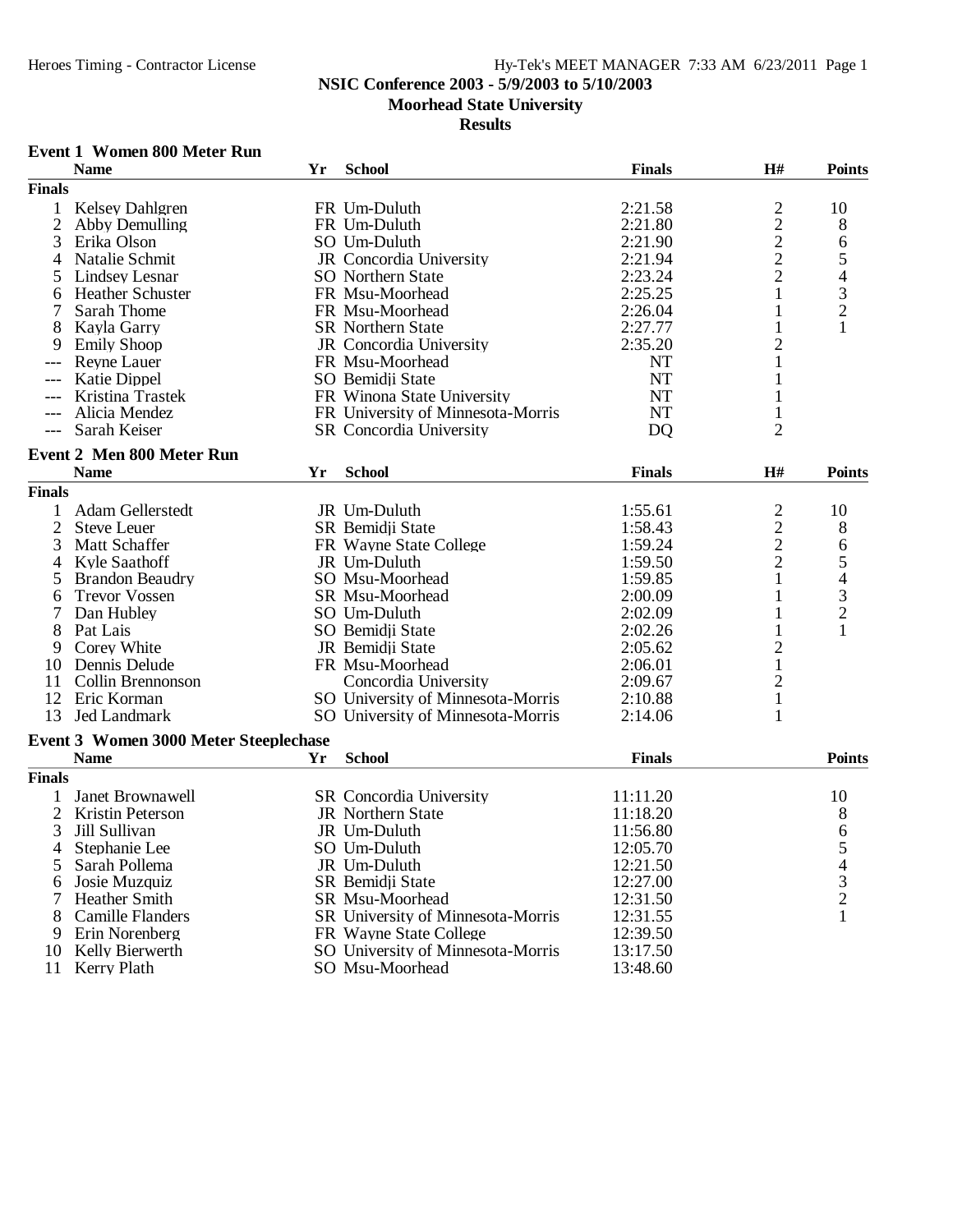### **NSIC Conference 2003 - 5/9/2003 to 5/10/2003**

**Moorhead State University**

#### **Results**

### **Event 4 Men 3000 Meter Steeplechase**

|                | <b>Name</b>                         | Yr | <b>School</b>                     | <b>Finals</b> |                                                   | <b>Points</b>                                   |
|----------------|-------------------------------------|----|-----------------------------------|---------------|---------------------------------------------------|-------------------------------------------------|
| <b>Finals</b>  |                                     |    |                                   |               |                                                   |                                                 |
| 1              | Robb Winterfeld                     |    | SO Um-Duluth                      | 9:13.60       |                                                   | 10                                              |
| $\overline{2}$ | <b>Shawn Burns</b>                  |    | SR Um-Duluth                      | 9:31.30       |                                                   | 8                                               |
| 3              | <b>Brett Carroll</b>                |    | SR Um-Duluth                      | 9:48.40       |                                                   | 6                                               |
| 4              | Paul Quinn                          |    | SR Bemidji State                  | 9:49.30       |                                                   |                                                 |
| 5              | Collin Bredeson                     |    | JR Concordia University           | 9:50.10       |                                                   | 54321                                           |
| 6              | Marcus Breitbarth                   |    | SO Concordia University           | 9:50.40       |                                                   |                                                 |
| 7              | <b>Kevin Heltemes</b>               |    | FR Bemidji State                  | 9:57.00       |                                                   |                                                 |
| 8              | Kyle Schwartz                       |    | FR University of Minnesota-Morris | 10:05.30      |                                                   |                                                 |
| 9              | James Bruhn                         |    | <b>SR</b> Wayne State College     | 10:18.00      |                                                   |                                                 |
| 10             | Patrick Quinn                       |    | SR Bemidji State                  | 10:19.90      |                                                   |                                                 |
| 11             | Tim Breitbarth                      |    | SR Concordia University           | 10:48.00      |                                                   |                                                 |
|                | 12 David Obermeyer                  |    | FR Wayne State College            | 10:51.00      |                                                   |                                                 |
|                |                                     |    |                                   |               |                                                   |                                                 |
|                | <b>Event 5 Women 400 Meter Dash</b> |    |                                   |               |                                                   |                                                 |
|                | <b>Name</b>                         | Yr | <b>School</b>                     | <b>Finals</b> | H#                                                | <b>Points</b>                                   |
| <b>Finals</b>  |                                     |    |                                   |               |                                                   |                                                 |
| 1              | Andrea Vake                         |    | JR Um-Duluth                      | 57.27         | 2                                                 | 10                                              |
| $\overline{2}$ | Sara Mueller                        |    | FR University of Minnesota-Morris | 60.46         | 1                                                 | 8                                               |
| 3              | <b>Joslyn Marson</b>                |    | JR Um-Duluth                      | 60.50         | $\overline{2}$                                    | 6                                               |
| 4              | Deidra Faber                        |    | FR Winona State University        | 60.76         | $\,1$                                             | $\frac{5}{4}$<br>$\frac{3}{2}$                  |
| 5              | Jodi Rhodig                         |    | SO Wayne State College            | 60.90         | $\frac{2}{2}$                                     |                                                 |
| 6              | Megan Konechne                      |    | FR Northern State                 | 61.20         |                                                   |                                                 |
| 7              | <b>Kerry Larson</b>                 |    | SO Msu-Moorhead                   | 61.38         |                                                   |                                                 |
| 8              | Jen Herbst                          |    | SO Winona State University        | 62.00         | $\mathbf{1}$                                      | $\mathbf{1}$                                    |
| 9              | Katie Schofield                     |    | JR Um-Duluth                      | 62.43         | $\overline{c}$                                    |                                                 |
| 10             | Annie Harden                        |    | FR University of Minnesota-Morris | 63.86         | $\mathbf{1}$                                      |                                                 |
| 11             | Andrea Hintz                        |    | FR Winona State University        | 64.61         | $\mathbf{1}$                                      |                                                 |
| 12             | Jessica Gertz                       |    | SO Concordia University           | 67.28         | 1                                                 |                                                 |
|                | Event 6 Men 400 Meter Dash          |    |                                   |               |                                                   |                                                 |
|                | <b>Name</b>                         | Yr | <b>School</b>                     | <b>Finals</b> | H#                                                | <b>Points</b>                                   |
| <b>Finals</b>  |                                     |    |                                   |               |                                                   |                                                 |
| 1              | Greg Demain                         |    | SO Um-Duluth                      | 50.11         | $\overline{\mathbf{c}}$                           | 10                                              |
| $\mathbf{2}$   | Andy Wenger                         |    | JR Um-Duluth                      | 50.42         | $\mathbf{1}$                                      | 8                                               |
| 3              | Darrion Branscomb                   |    | SO Concordia University           | 50.65         |                                                   | 6                                               |
| 4              | Mitch Cooper                        |    | JR Bemidji State                  | 51.00         | $\begin{array}{c}\n2 \\ 2 \\ 2 \\ 2\n\end{array}$ |                                                 |
| 5              | Micus Davis                         |    | FR Msu-Moorhead                   | 51.31         |                                                   | $\begin{array}{c} 5 \\ 4 \\ 3 \\ 2 \end{array}$ |
| 6              | Ross Sandine                        |    | <b>SO</b> Northern State          | 51.86         |                                                   |                                                 |
| 7              | Justin Martin                       |    | JR Bemidji State                  | 52.04         |                                                   |                                                 |
| 8              | Ryan Leriger                        |    | JR Wayne State College            | 52.10         | $\overline{c}$                                    | $\mathbf{1}$                                    |
| 9              | William Moore                       |    | SO Concordia University           | 52.11         | $\mathbf 1$                                       |                                                 |
| 10             | Jay Prince                          |    | FR Bemidji State                  | 52.13         |                                                   |                                                 |
| 11             | Nick Madsen                         |    | FR Northern State                 | 52.15         | $\overline{c}$                                    |                                                 |
|                | 12 Mike Freese                      |    | JR Msu-Moorhead                   | 53.12         |                                                   |                                                 |
| 13             | Derrick Orth                        |    | <b>SR</b> Northern State          | 53.16         |                                                   |                                                 |
| 14             | Tim Christianson                    |    | Um-Duluth                         | 53.52         | 1                                                 |                                                 |
| 15             | Jim Quam                            |    | SR Msu-Moorhead                   | 53.69         |                                                   |                                                 |
|                |                                     |    |                                   |               |                                                   |                                                 |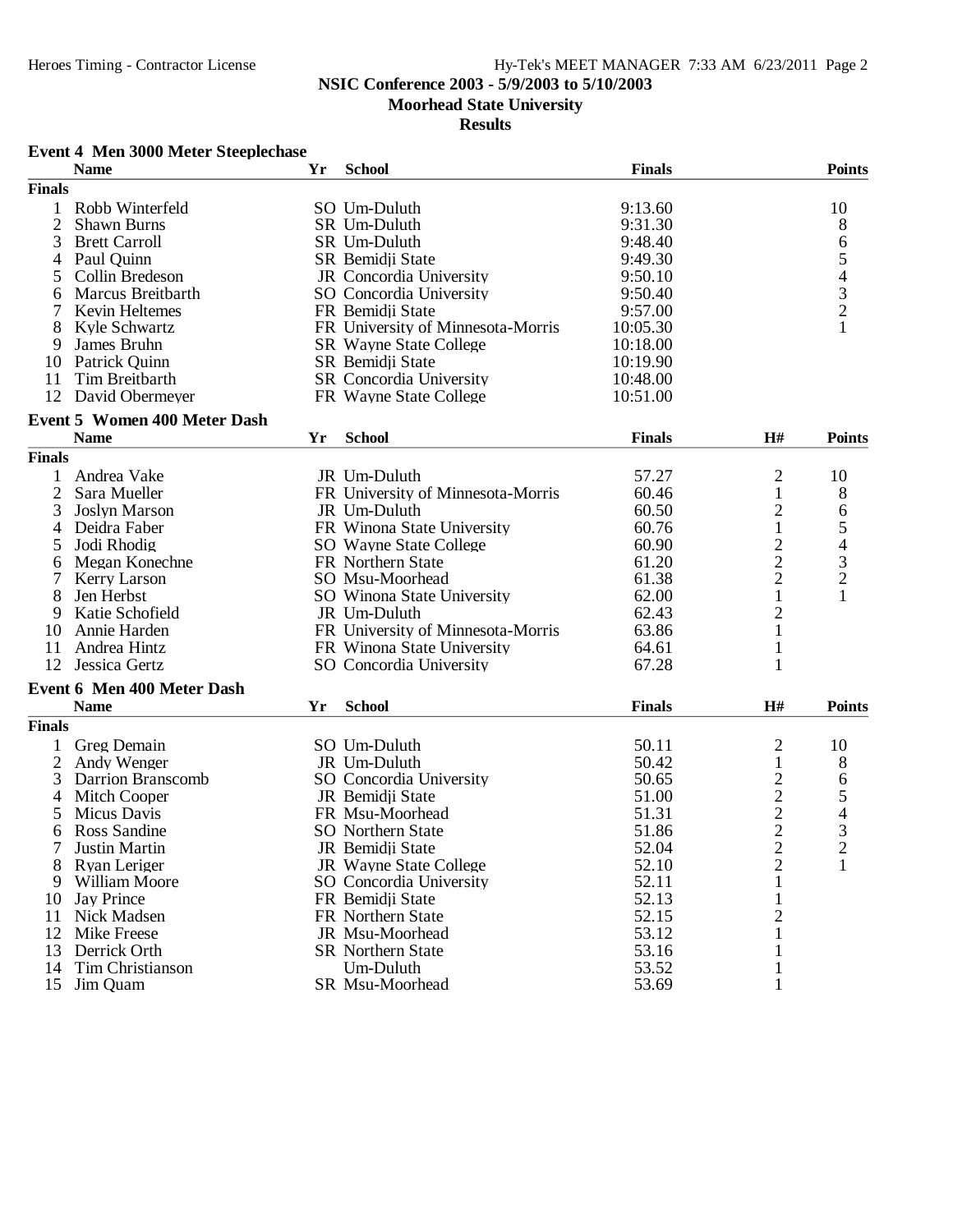### **NSIC Conference 2003 - 5/9/2003 to 5/10/2003**

# **Moorhead State University**

#### **Results**

### **Event 7 Women 100 Meter Dash**

|                | <b>Name</b>                            | Yr | <b>School</b>                     | <b>Finals</b> | Wind       | H#                      | <b>Points</b>  |
|----------------|----------------------------------------|----|-----------------------------------|---------------|------------|-------------------------|----------------|
| <b>Finals</b>  |                                        |    |                                   |               |            |                         |                |
| 1              | Jamie Miller                           |    | SR Winona State University        | 12.22         | <b>NWI</b> | 3                       | 10             |
| $\overline{2}$ | Andrea Vake                            |    | JR Um-Duluth                      | 12.34         | <b>NWI</b> | 3                       | 8              |
| 3              | Melanie Hoheisel                       |    | JR Bemidji State                  | 12.45         | <b>NWI</b> | 3                       | 6              |
| 4              | Adejoke Adedeji                        |    | SO Concordia University           | 12.46         | <b>NWI</b> | 3                       | 5              |
| 5              | Jenny Cuculi                           |    | JR Winona State University        | 12.48         | <b>NWI</b> | 3                       | 4              |
| 6              | <b>Caesare Stimson</b>                 |    | JR Bemidji State                  | 12.66         | <b>NWI</b> | $\overline{2}$          | 3              |
| 7              | Christi Lucas                          |    | <b>SO</b> Northern State          | 12.76         | <b>NWI</b> | $\overline{2}$          | $\overline{c}$ |
| 8              | <b>Brittany Reinbolt</b>               |    | FR Winona State University        | 12.84         | <b>NWI</b> | 3                       | $\mathbf{1}$   |
| 9              | Katie Anderson                         |    | FR Northern State                 | 12.87         | <b>NWI</b> | $\overline{2}$          |                |
|                |                                        |    |                                   |               | <b>NWI</b> |                         |                |
| 10             | Carla Perry                            |    | SO Bemidji State                  | 12.89         |            | $\mathbf{1}$            |                |
| 11             | Heidi Rempp                            |    | JR Concordia University           | 12.90         | <b>NWI</b> | $\mathbf{1}$            |                |
| 12             | Jeni Enders                            |    | <b>SO</b> Northern State          | 12.99         | <b>NWI</b> | $\overline{2}$          |                |
| 13             | Christina Van Buren                    |    | SO University of Minnesota-Morris | 13.08         | <b>NWI</b> | $\mathbf{1}$            |                |
| 14             | Katherine Ahrens                       |    | SO University of Minnesota-Morris | 13.30         | <b>NWI</b> | $\mathfrak{2}$          |                |
| 15             | Jodi Rhodig                            |    | SO Wayne State College            | 13.33         | <b>NWI</b> | $\overline{2}$          |                |
| 16             | <b>Hilary Thomas</b>                   |    | FR Msu-Moorhead                   | 13.46         | <b>NWI</b> | $\mathbf{1}$            |                |
| 17             | <b>Lizzie Starks</b>                   |    | FR Msu-Moorhead                   | 14.09         | <b>NWI</b> | 1                       |                |
|                | <b>Event 8 Men 100 Meter Dash</b>      |    |                                   |               |            |                         |                |
|                | <b>Name</b>                            | Yr | <b>School</b>                     | <b>Finals</b> | Wind       | H#                      | <b>Points</b>  |
| <b>Finals</b>  |                                        |    |                                   |               |            |                         |                |
| 1              | Micah Arnold                           |    | JR Northern State                 | 10.68         | <b>NWI</b> | 3                       | 10             |
|                |                                        |    |                                   |               |            |                         |                |
| $\mathbf{2}$   | Chucky Martin                          |    | JR Concordia University           | 10.70         | <b>NWI</b> | 3                       | 8              |
| 3              | Eric Havranek                          |    | JR Wayne State College            | 10.91         | <b>NWI</b> | 3                       | 6              |
| 4              | Greg Demain                            |    | SO Um-Duluth                      | 10.99         | <b>NWI</b> | 3                       | 5              |
| 5              | Mike Jacobs                            |    | SO Um-Duluth                      | 11.04         | <b>NWI</b> | 3                       | 3.50           |
| 5              | <b>Tristan White</b>                   |    | FR Bemidji State                  | 11.04         | <b>NWI</b> | $\mathbf{2}$            | 3.50           |
| 7              | Mike Shonblom                          |    | FR Msu-Moorhead                   | 11.14         | <b>NWI</b> | $\overline{2}$          | $\overline{c}$ |
| 8              | Sam Blocker                            |    | JR Concordia University           | 11.15         | <b>NWI</b> | $\overline{2}$          | 1              |
| 9              | <b>Teddy Young</b>                     |    | FR Wayne State College            | 11.16         | <b>NWI</b> | $\mathbf{1}$            |                |
| 10             | Ben hopkins                            |    | FR Bemidji State                  | 11.25         | <b>NWI</b> | $\mathbf{1}$            |                |
| 11             | <b>Brent Hallback</b>                  |    | FR Um-Duluth                      | 11.26         | <b>NWI</b> | $\overline{2}$          |                |
| 12             | <b>Reed Tietz</b>                      |    | SR Concordia University           | 11.36         | <b>NWI</b> | $\mathfrak{2}$          |                |
| 13             | Drew Peterson                          |    | SR Bemidji State                  | 11.42         | <b>NWI</b> | $\mathfrak{Z}$          |                |
| 14             | Travis Woockman                        |    | JR Wayne State College            | 11.58         | <b>NWI</b> | $\sqrt{2}$              |                |
| 15             | Darryl Scarborough                     |    | JR Msu-Moorhead                   | 11.61         | <b>NWI</b> | $\mathbf{1}$            |                |
| 16             | Kevin Van                              |    | 85 Msu-Moorhead                   | 11.98         | <b>NWI</b> | $\mathbf 1$             |                |
|                | 17 Craig Abrahamson                    |    | SR University of Minnesota-Morris | 12.40         | <b>NWI</b> | $\mathbf{1}$            |                |
|                |                                        |    |                                   |               |            |                         |                |
|                | <b>Event 9 Women 100 Meter Hurdles</b> |    |                                   |               |            |                         |                |
|                | <b>Name</b>                            | Yr | <b>School</b>                     | <b>Finals</b> | Wind       | H#                      | <b>Points</b>  |
| <b>Finals</b>  |                                        |    |                                   |               |            |                         |                |
| 1              | April Hericks                          |    | <b>SR</b> Northern State          | 14.65         | <b>NWI</b> | $\overline{c}$          | 10             |
| $\overline{2}$ | Melanie Hoheisel                       |    | JR Bemidji State                  | 14.86         | <b>NWI</b> | 2                       | 8              |
| 3              | Angie Albers                           |    | <b>SR</b> Wayne State College     | 15.03         | <b>NWI</b> | 2                       | 6              |
| 4              | <b>Heather Hamilton</b>                |    | JR Um-Duluth                      | 15.40         | <b>NWI</b> | $\overline{c}$          | 5              |
| 5              | Heidi Rempp                            |    | JR Concordia University           | 15.62         | <b>NWI</b> | $\overline{\mathbf{c}}$ | 4              |
| 6              | Katie Anderson                         |    | FR Northern State                 | 15.93         | <b>NWI</b> | $\mathbf{2}$            | 3              |
|                |                                        |    |                                   |               |            |                         |                |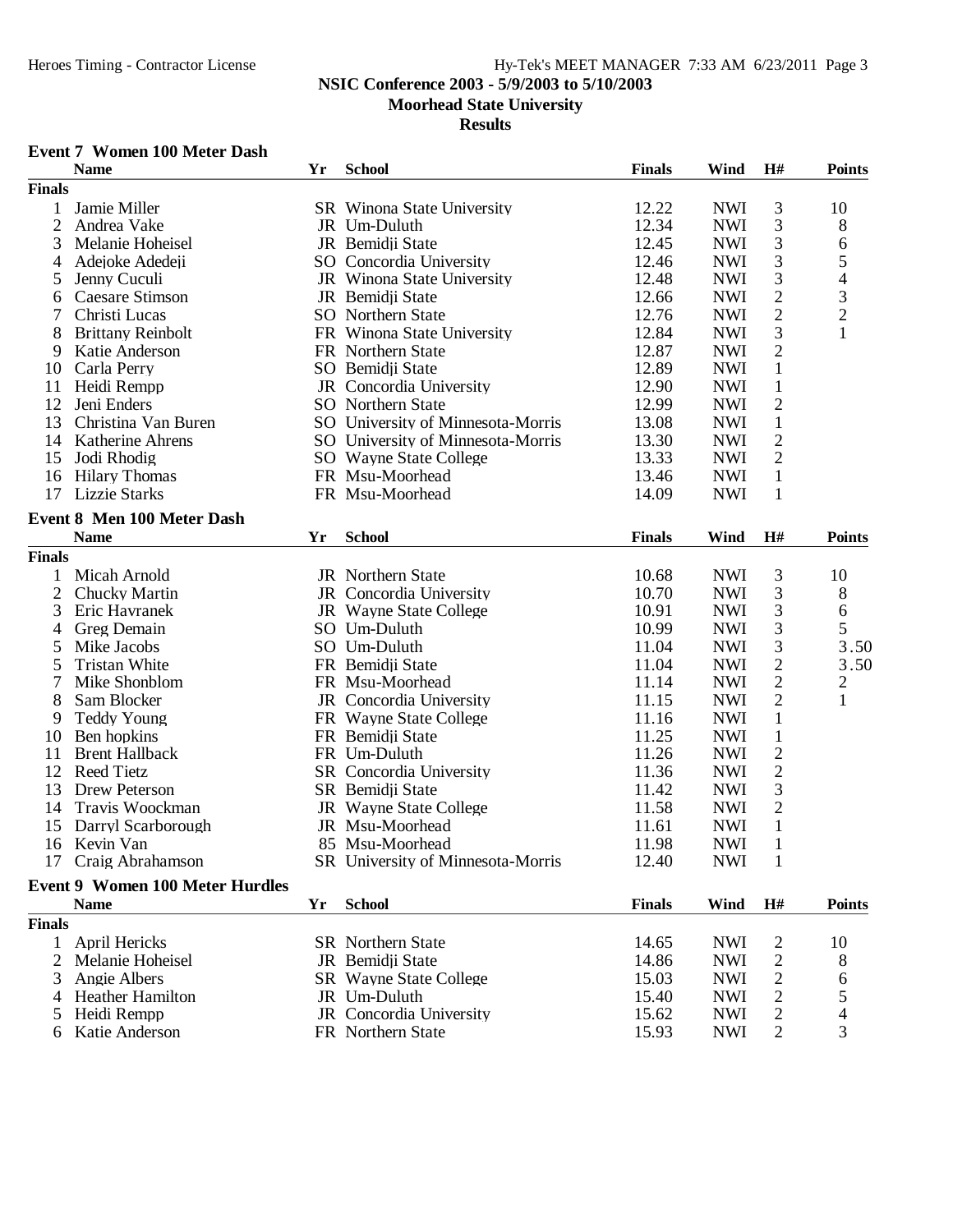**Moorhead State University**

|                               | Finals  (Event 9 Women 100 Meter Hurdles)              |    |                                   |               |            |                |                               |
|-------------------------------|--------------------------------------------------------|----|-----------------------------------|---------------|------------|----------------|-------------------------------|
|                               | <b>Name</b>                                            | Yr | <b>School</b>                     | <b>Finals</b> | Wind       | H#             | <b>Points</b>                 |
|                               | Jenny Hartle                                           |    | SO Um-Duluth                      | 15.94         | <b>NWI</b> | $\overline{2}$ | $\overline{c}$                |
| 8                             | Keri Kreuzer                                           |    | SO Winona State University        | 16.06         | <b>NWI</b> | 1              | 1                             |
| 9                             | Erika Olson                                            |    | SO Um-Duluth                      | 16.27         | <b>NWI</b> | 1              |                               |
| 10                            | Amy Taylor                                             |    | SO Bemidii State                  | 16.51         | <b>NWI</b> | $\mathbf{1}$   |                               |
| 11                            | Megan Hamilton                                         |    | SO Bemidji State                  | 16.69         | <b>NWI</b> | $\mathbf{1}$   |                               |
| 12                            | Jenny Foegen                                           |    | SO Winona State University        | 17.04         | <b>NWI</b> | $\mathbf{1}$   |                               |
|                               | <b>Event 12 Men 110 Meter Hurdles</b>                  |    |                                   |               |            |                |                               |
|                               | <b>Name</b>                                            | Yr | <b>School</b>                     | <b>Finals</b> | Wind       | H#             | <b>Points</b>                 |
| <b>Finals</b>                 |                                                        |    |                                   |               |            |                |                               |
| 1                             | Micah Arnold                                           |    | JR Northern State                 | 14.78         | <b>NWI</b> | 2              | 10                            |
| 2                             | Eric Longhenry                                         |    | <b>SR</b> Northern State          | 14.84         | <b>NWI</b> | $\mathfrak{2}$ | 8                             |
| 3                             | <b>Reed Tietz</b>                                      |    | <b>SR</b> Concordia University    | 15.30         | <b>NWI</b> | 2              | 6                             |
| 4                             | Keith Knoke                                            |    | SR Msu-Moorhead                   | 15.35         | <b>NWI</b> | $\mathbf{2}$   | 5                             |
|                               | James Alishouse                                        |    | FR Msu-Moorhead                   | 15.54         | <b>NWI</b> | $\overline{c}$ | $\overline{\mathcal{L}}$      |
| 6                             | <b>Adam Barnett</b>                                    |    | FR Msu-Moorhead                   | 15.61         | <b>NWI</b> | $\overline{2}$ |                               |
|                               | Adam Eskierka                                          |    | SO Um-Duluth                      | 15.71         | <b>NWI</b> | $\mathbf{1}$   | $\frac{3}{2}$                 |
|                               |                                                        |    |                                   |               |            |                | $\mathbf{1}$                  |
| 8                             | Darek Holbus                                           |    | FR Um-Duluth                      | 15.78         | <b>NWI</b> | $\mathbf{1}$   |                               |
| 9                             | <b>Ryan Rogenes</b>                                    |    | <b>SO</b> Northern State          | 15.79         | <b>NWI</b> | $\mathbf{1}$   |                               |
| 10                            | Tyson Kuznia                                           |    | FR Bemidji State                  | 15.98         | <b>NWI</b> | $\mathbf{1}$   |                               |
| 11                            | Jason Kneifl                                           |    | SR Wayne State College            | 16.03         | <b>NWI</b> | $\mathbf{2}$   |                               |
| 12                            | <b>Brian Dixon</b>                                     |    | SO Wayne State College            | 16.19         | <b>NWI</b> | $\sqrt{2}$     |                               |
| 13                            | <b>Brian Perrault</b>                                  |    | FR University of Minnesota-Morris | 16.35         | <b>NWI</b> | $\mathbf{1}$   |                               |
|                               | Event 13 Women 4x800 Meter Relay                       |    |                                   |               |            |                |                               |
|                               | <b>Team</b>                                            |    | <b>Relay</b>                      | <b>Finals</b> |            |                | <b>Points</b>                 |
|                               |                                                        |    |                                   |               |            |                |                               |
| <b>Finals</b>                 |                                                        |    |                                   |               |            |                |                               |
|                               | Concordia University                                   |    |                                   | 9:37.20       |            |                | 10                            |
| 2                             | Msu-Moorhead                                           |    |                                   | 9:42.60       |            |                |                               |
| 3                             | Northern State                                         |    |                                   | 9:43.90       |            |                | 8                             |
| 4                             |                                                        |    |                                   | 9:47.40       |            |                |                               |
| 5                             | Winona State University<br><b>Wayne State College</b>  |    |                                   | 9:55.80       |            |                |                               |
| 6                             | Um-Duluth                                              |    |                                   | 9:57.90       |            |                |                               |
|                               | Bemidji State                                          |    |                                   | 10:23.80      |            |                |                               |
| 8                             | University of Minnesota-Morris                         |    |                                   | 10:34.10      |            |                | 654321                        |
|                               |                                                        |    |                                   |               |            |                |                               |
|                               | Event 14 Men 4x800 Meter Relay                         |    |                                   |               |            |                |                               |
|                               | <b>Team</b>                                            |    | <b>Relay</b>                      | <b>Finals</b> |            |                | <b>Points</b>                 |
| <b>Finals</b>                 |                                                        |    |                                   |               |            |                |                               |
|                               | Um-Duluth                                              |    |                                   | 7:55.20       |            |                | 10                            |
| 2                             | Msu-Moorhead                                           |    |                                   | 7:58.90       |            |                | 8                             |
|                               | Bemidji State                                          |    |                                   | 8:02.00       |            |                | 6                             |
|                               | Northern State                                         |    |                                   | 8:20.60       |            |                | 5                             |
|                               | <b>Wayne State College</b>                             |    |                                   | 8:24.40       |            |                |                               |
| 6                             | University of Minnesota-Morris<br>Concordia University |    |                                   | 8:26.40       |            |                | $rac{4}{3}$<br>$\overline{2}$ |
|                               |                                                        |    |                                   | 8:40.60       |            |                |                               |
|                               | Event 15 Women 200 Meter Dash                          |    |                                   |               |            |                |                               |
|                               | <b>Name</b>                                            | Yr | <b>School</b>                     | <b>Finals</b> | Wind       | H#             | <b>Points</b>                 |
| <b>Finals</b><br>$\mathbf{1}$ | Andrea Vake                                            |    | JR Um-Duluth                      | 24.77         | 4.0        | $\overline{2}$ | 10                            |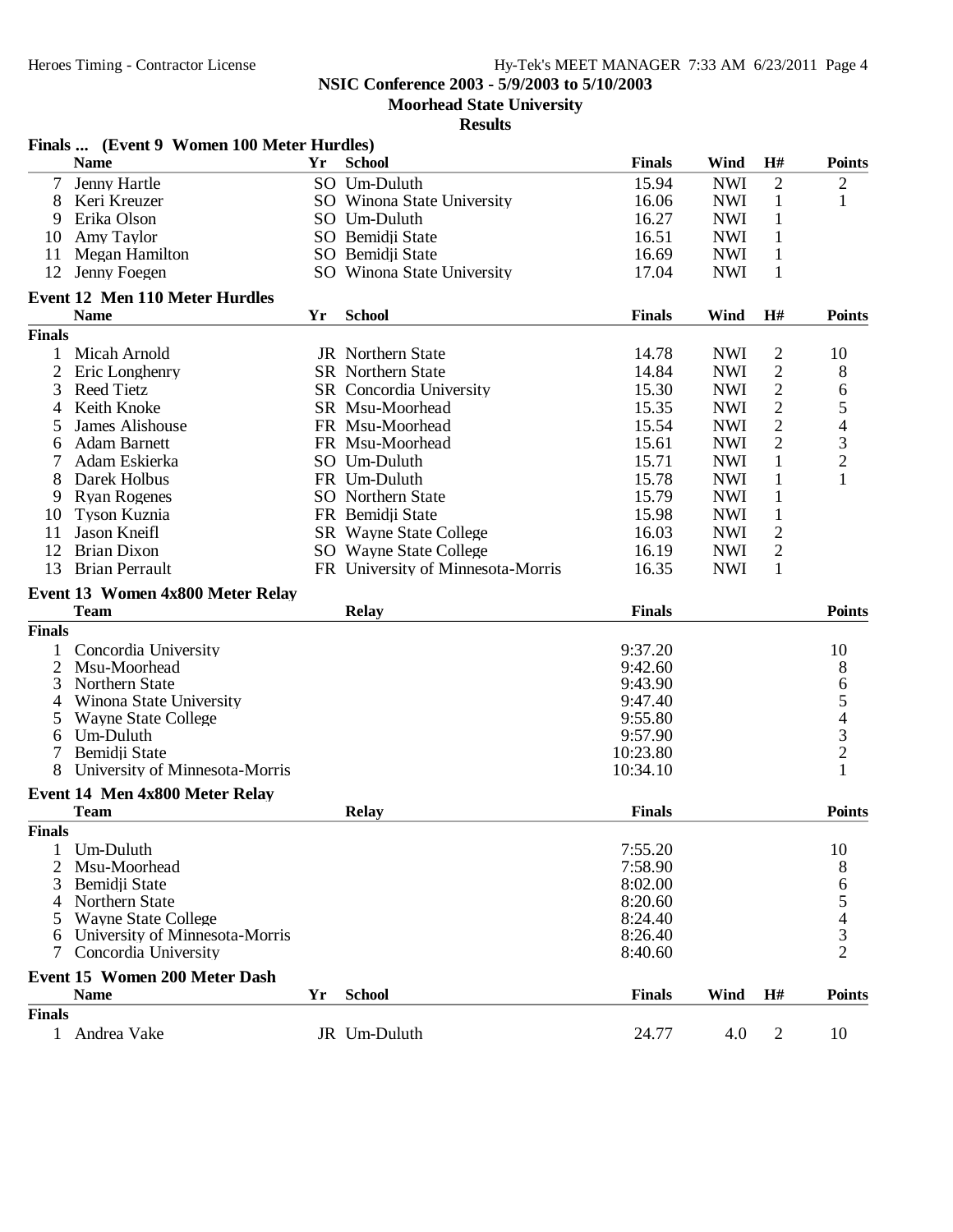**NSIC Conference 2003 - 5/9/2003 to 5/10/2003**

#### **Moorhead State University**

|               | Finals  (Event 15 Women 200 Meter Dash)                |    |                                          |                |      |                |                                            |
|---------------|--------------------------------------------------------|----|------------------------------------------|----------------|------|----------------|--------------------------------------------|
|               | <b>Name</b>                                            | Yr | <b>School</b>                            | <b>Finals</b>  | Wind | H#             | <b>Points</b>                              |
| 2             | Jamie Miller                                           |    | <b>SR</b> Winona State University        | 25.55          | 4.0  | $\overline{2}$ | 8                                          |
| 3             | Adejoke Adedeji                                        |    | SO Concordia University                  | 25.71          | 4.0  | $\mathfrak{2}$ | 6                                          |
| 4             | Jenny Cuculi                                           |    | JR Winona State University               | 25.75          | 4.0  | $\mathbf{2}$   | 5                                          |
| 5             | Christi Lucas                                          |    | <b>SO</b> Northern State                 | 26.07          | 4.0  | $\sqrt{2}$     | $\overline{\mathcal{L}}$                   |
| 6             | Melanie Hoheisel                                       |    | JR Bemidji State                         | 26.10          | 4.0  | $\sqrt{2}$     | 2.50                                       |
| 6             | Caesare Stimson                                        |    | JR Bemidji State                         | 26.10          | 4.0  | $\overline{2}$ | 2.50                                       |
| 8             | Deidra Faber                                           |    | FR Winona State University               | 26.26          | 4.0  | $\overline{2}$ | 1                                          |
| 9             | Megan Konechne                                         |    | FR Northern State                        | 26.31          | 3.7  | $\mathbf{1}$   |                                            |
| 10            | Katie Schofield                                        |    | JR Um-Duluth                             | 26.58          | 3.7  | $\mathbf{1}$   |                                            |
| 11            | Katie Anderson                                         |    | FR Northern State                        | 26.71          | 3.7  | $\mathbf{1}$   |                                            |
|               | 12 Kerry Larson                                        |    | SO Msu-Moorhead                          | 26.84          | 3.7  | $\mathbf{1}$   |                                            |
| 13            | <b>Katherine Ahrens</b>                                |    | SO University of Minnesota-Morris        | 27.05          | 3.7  | 1              |                                            |
| 14            | Carla Perry                                            |    | SO Bemidii State                         | 27.09          | 3.7  | $\mathbf{1}$   |                                            |
| 15            | Christina Van Buren                                    |    | SO University of Minnesota-Morris        | 28.42          | 3.7  | $\mathbf{1}$   |                                            |
| $---$         | Leah Webinger                                          |    | SO University of Minnesota-Morris        | D <sub>Q</sub> | 3.7  | $\mathbf{1}$   |                                            |
|               | Event 16 Men 200 Meter Dash                            |    |                                          |                |      |                |                                            |
|               | <b>Name</b>                                            | Yr | <b>School</b>                            | <b>Finals</b>  | Wind | H#             | <b>Points</b>                              |
| <b>Finals</b> |                                                        |    |                                          |                |      |                |                                            |
| 1             | Micah Arnold                                           |    | JR Northern State                        | 21.58          | 4.1  | $\overline{2}$ | 10                                         |
| 2             | Greg Demain                                            |    | SO Um-Duluth                             | 21.99          | 4.1  | $\overline{2}$ | 8                                          |
| 3             | <b>Tristan White</b>                                   |    | FR Bemidji State                         | 22.23          | 4.1  | $\mathfrak{2}$ | 6                                          |
| 4             | Chucky Martin                                          |    | JR Concordia University                  | 22.51          | 4.0  | $\mathbf{1}$   | 5                                          |
| 5             | Mike Jacobs                                            |    | SO Um-Duluth                             | 22.63          | 4.1  | $\mathfrak{2}$ | $\overline{\mathcal{L}}$                   |
| 6             | Ben hopkins                                            |    | FR Bemidji State                         | 22.82          | 4.1  | $\overline{2}$ | 3                                          |
|               | Mike Shonblom                                          |    | FR Msu-Moorhead                          | 22.85          | 4.0  | $\mathbf{1}$   | $\overline{c}$                             |
| 8             | <b>Josh Martin</b>                                     |    | <b>SR</b> Northern State                 | 22.94          | 4.0  | $\mathbf{1}$   | 1                                          |
| 9             | <b>Teddy Young</b>                                     |    | FR Wayne State College                   | 23.18          | 4.0  | $\mathbf{1}$   |                                            |
| 10            | Micus Davis                                            |    | FR Msu-Moorhead                          | 23.24          | 4.0  | $\mathbf{1}$   |                                            |
| 11            | Mike Freese                                            |    | JR Msu-Moorhead                          | 23.46          | 4.0  | $\mathbf{1}$   |                                            |
| 12            | Neal Verhulst                                          |    | JR Um-Duluth                             | 23.70          | 4.0  | $\mathbf{1}$   |                                            |
| 13            | Darrion Branscomb                                      |    | SO Concordia University                  | 23.71          | 4.1  | $\overline{2}$ |                                            |
|               |                                                        |    |                                          |                |      |                |                                            |
|               | <b>Event 17 Women 400 Meter Hurdles</b><br><b>Name</b> | Yr | <b>School</b>                            | <b>Finals</b>  |      |                | <b>Points</b>                              |
| <b>Finals</b> |                                                        |    |                                          |                |      |                |                                            |
|               |                                                        |    |                                          |                |      |                |                                            |
|               | 1 Heather Hamilton                                     |    | JR Um-Duluth                             | 64.76          |      |                | 10                                         |
|               | 2 Alison Foley                                         |    | FR Um-Duluth                             | 66.91          |      |                | 8                                          |
|               | Jane Mathiason<br>Tanya Krage                          |    | SR Um-Duluth<br><b>SR</b> Northern State | 67.38<br>67.62 |      |                | 6<br>5                                     |
| 5             | Angie Albers                                           |    | <b>SR</b> Wayne State College            | 68.77          |      |                |                                            |
| 6             | Angie Kraus                                            |    | <b>SO</b> Wayne State College            | 69.70          |      |                | $\begin{array}{c} 4 \\ 3 \\ 2 \end{array}$ |
| 7             | Erin Pesta                                             |    | SO Msu-Moorhead                          | 71.62          |      |                |                                            |
| 8             | Heidi Rempp                                            |    | JR Concordia University                  | 71.73          |      |                |                                            |
|               |                                                        |    |                                          |                |      |                |                                            |
|               | <b>Event 18 Men 400 Meter Hurdles</b><br><b>Name</b>   | Yr | <b>School</b>                            | <b>Finals</b>  |      | H#             | <b>Points</b>                              |
|               |                                                        |    |                                          |                |      |                |                                            |
| <b>Finals</b> |                                                        |    |                                          |                |      |                |                                            |
|               | 1 Eric Longhenry                                       |    | <b>SR</b> Northern State                 | 54.66          |      | $\mathbf{1}$   | 10                                         |
| 2             | Andy Wenger                                            |    | JR Um-Duluth                             | 56.51          |      | 2              | 8                                          |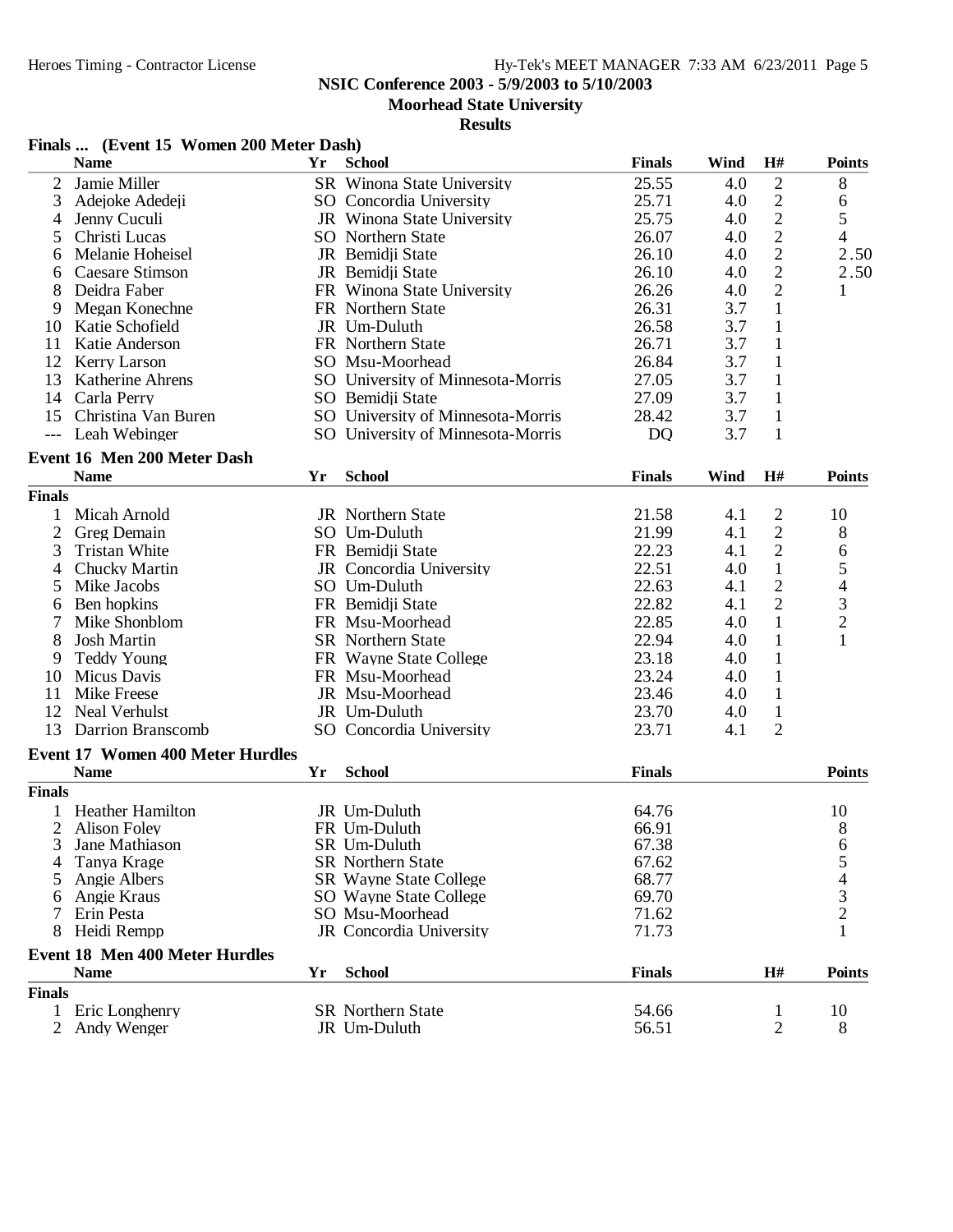**Moorhead State University**

|                | Finals  (Event 18 Men 400 Meter Hurdles)      |           |                                   |               |       |                |                                                 |
|----------------|-----------------------------------------------|-----------|-----------------------------------|---------------|-------|----------------|-------------------------------------------------|
|                | <b>Name</b>                                   | Yr        | <b>School</b>                     | <b>Finals</b> |       | H#             | <b>Points</b>                                   |
| 3              | <b>Brian Dixon</b>                            |           | SO Wayne State College            | 58.34         |       | $\overline{c}$ | 6                                               |
| 4              | James Alishouse                               |           | FR Msu-Moorhead                   | 58.82         |       | $\overline{c}$ | 5                                               |
| 5              | Joe Yard                                      |           | SO Msu-Moorhead                   | 58.86         |       | $\mathbf{1}$   |                                                 |
| 6              | <b>Steve Rodriques</b>                        |           | SO Um-Duluth                      | 58.98         |       | $\overline{c}$ | $\begin{array}{c} 4 \\ 3 \\ 2 \end{array}$      |
| 7              | Darek Holbus                                  |           | FR Um-Duluth                      | 59.65         |       | $\overline{c}$ |                                                 |
| 8              | Tyson Kuznia                                  |           | FR Bemidji State                  | 59.98         |       | $\overline{c}$ | $\mathbf{1}$                                    |
| 9              | Reed Tietz                                    |           | <b>SR</b> Concordia University    | 60.14         |       | $\mathbf{1}$   |                                                 |
| 10             | <b>Adam Barnett</b>                           |           | FR Msu-Moorhead                   | 60.29         |       | $\overline{c}$ |                                                 |
| 11             | <b>Brian Perrault</b>                         |           | FR University of Minnesota-Morris | 62.55         |       | 1              |                                                 |
| 12             | James Plese                                   |           | JR Bemidji State                  | 63.52         |       | 1              |                                                 |
| 13             | Ryan Blad                                     |           | FR University of Minnesota-Morris | 65.69         |       | 1              |                                                 |
| 14             | <b>Andrew Barton</b>                          |           | Bemidji State                     | 66.47         |       | 1              |                                                 |
|                |                                               |           |                                   |               |       |                |                                                 |
|                | Event 19 Women 10000 Meter Run<br><b>Name</b> | Yr        | <b>School</b>                     | <b>Finals</b> |       |                | <b>Points</b>                                   |
|                |                                               |           |                                   |               |       |                |                                                 |
| <b>Finals</b>  |                                               |           |                                   |               |       |                |                                                 |
|                | 1 Emily Shoop                                 |           | JR Concordia University           | 38:29.70      |       |                | 10                                              |
| 2              | Martha Miltich                                |           | SO Bemidii State                  | 38:45.00      |       |                | 8                                               |
| 3              | Janet Brownawell                              |           | SR Concordia University           | 39:38.80      |       |                |                                                 |
| 4              | Sara Beier                                    |           | SO Winona State University        | 39:51.00      |       |                |                                                 |
| 5              | Michelle Erickson                             |           | SO Um-Duluth                      | 40:37.00      |       |                |                                                 |
| 6              | Diane Nelson                                  |           | SO Msu-Moorhead                   | 42:17.00      |       |                |                                                 |
| 7              | Kim Chapman                                   |           | FR Um-Duluth                      | 42:30.00      |       |                | 654321                                          |
| 8              | Kim Lynch                                     |           | Um-Duluth                         | 43:01.50      |       |                |                                                 |
| 9              | Sarah Givot                                   |           | JR Winona State University        | 43:07.70      |       |                |                                                 |
| 10             | Jessica Fox                                   |           | FR Northern State                 | 43:14.50      |       |                |                                                 |
| 11             | Sarah Keiser                                  |           | SR Concordia University           | 43:43.50      |       |                |                                                 |
|                | Event 20 Men 10000 Meter Run                  |           |                                   |               |       |                |                                                 |
|                | <b>Name</b>                                   | Yr        | <b>School</b>                     | <b>Finals</b> |       |                | <b>Points</b>                                   |
| <b>Finals</b>  |                                               |           |                                   |               |       |                |                                                 |
| 1              | <b>Ben Kimmes</b>                             |           | SO Um-Duluth                      | 32:03.00      |       |                | 10                                              |
| 2              | Neal Olson                                    |           | FR Um-Duluth                      | 33:03.70      |       |                | 8                                               |
| 3              | Nick White                                    |           | FR Northern State                 | 33:06.50      |       |                | 6                                               |
| 4              | Nick Hansen                                   |           | <b>SR</b> Wayne State College     | 33:18.90      |       |                |                                                 |
| 5              | Jason Jacoby                                  |           | SO Bemidji State                  | 33:25.30      |       |                |                                                 |
|                | Marcus Breitbarth                             |           |                                   | 33:27.30      |       |                | $\begin{array}{c} 5 \\ 4 \\ 3 \\ 2 \end{array}$ |
| 6              | Evan Slocum                                   |           | SO Concordia University           |               |       |                |                                                 |
| 7              |                                               |           | FR Um-Duluth<br>SR Bemidji State  | 33:45.30      |       |                | $\mathbf{1}$                                    |
| 8              | Patrick Quinn                                 |           |                                   | 34:26.20      |       |                |                                                 |
| 9              | Mitch Lyons                                   |           | SR Concordia University           | 34:41.00      |       |                |                                                 |
| 10             | Matt Bischof                                  |           | FR Bemidji State                  | 34:51.00      |       |                |                                                 |
| 11             | Darren Lester                                 |           | SO Msu-Moorhead                   | 35:19.00      |       |                |                                                 |
| 12             | John Peter                                    |           | SO Msu-Moorhead                   | 36:03.20      |       |                |                                                 |
| 13             | Tim Breitbarth                                |           | <b>SR</b> Concordia University    | 37:23.00      |       |                |                                                 |
|                | <b>Event 21 Men Long Jump</b>                 |           |                                   |               |       |                |                                                 |
|                | <b>Name</b>                                   | Yr School |                                   | <b>Finals</b> |       | Wind           | <b>Points</b>                                   |
| <b>Finals</b>  |                                               |           |                                   |               |       |                |                                                 |
| 1              | Eric Havranek                                 |           | JR Wayne State College            | 23-04.00      | 7.11m | <b>NWI</b>     | 10                                              |
| $\overline{2}$ | Darek Holbus                                  |           | FR Um-Duluth                      | 22-05.00      | 6.83m | <b>NWI</b>     | 8                                               |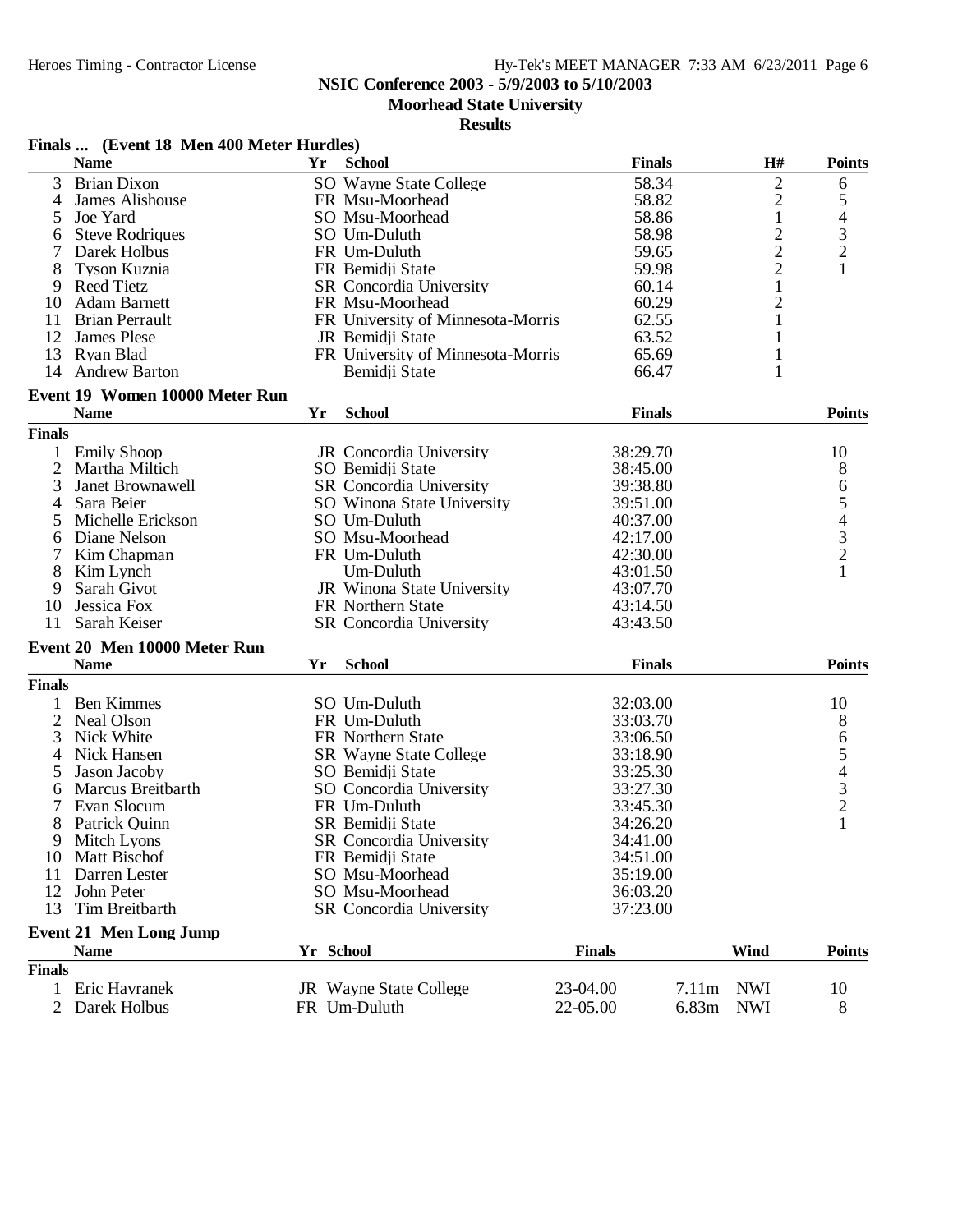**NSIC Conference 2003 - 5/9/2003 to 5/10/2003**

**Moorhead State University**

#### **Results**

### **Finals ... (Event 21 Men Long Jump)**

|                | <b>Name</b>                                    | Yr School                         | <b>Finals</b> |        | Wind       | <b>Points</b>            |
|----------------|------------------------------------------------|-----------------------------------|---------------|--------|------------|--------------------------|
| 3              | Mitch Cooper                                   | JR Bemidji State                  | 22-03.50      | 6.79m  | <b>NWI</b> | 6                        |
| 4              | Ryan Leriger                                   | JR Wayne State College            | 22-02.50      | 6.76m  | <b>NWI</b> | 5                        |
| 5              | <b>Troy Larson</b>                             | SR Msu-Moorhead                   | 22-02.25      | 6.76m  | <b>NWI</b> | $\overline{4}$           |
| 6              | <b>Jake Luger</b>                              | <b>SR</b> Northern State          | 22-02.25      | 6.76m  | <b>NWI</b> |                          |
| 7              | Shawn Warren                                   | FR Northern State                 | 21-09.75      | 6.64m  | <b>NWI</b> | $\frac{3}{2}$            |
| 8              | Nick Kobi                                      | FR Msu-Moorhead                   | 21-06.00      | 6.55m  | <b>NWI</b> | $\mathbf{1}$             |
| 9              | Jeremy Dinius                                  | FR Bemidji State                  | 21-02.25      | 6.45m  | <b>NWI</b> |                          |
| 10             | Keith Knoke                                    | SR Msu-Moorhead                   | 21-01.25      | 6.43m  | <b>NWI</b> |                          |
| 11             | <b>Josh Martin</b>                             | <b>SR</b> Northern State          | 21-01.00      | 6.42m  | <b>NWI</b> |                          |
| 12             | Adam Eskierka                                  | SO Um-Duluth                      | 20-06.00      | 6.24m  | <b>NWI</b> |                          |
| 13             | Rich Weber                                     | SO Bemidji State                  | 19-09.00      | 6.01m  | <b>NWI</b> |                          |
| 14             | Jeremiah Aakre                                 | Um-Duluth                         | 19-07.75      | 5.98m  | <b>NWI</b> |                          |
| 15             | Craig Abrahamson                               | SR University of Minnesota-Morris | 17-09.50      | 5.42m  | <b>NWI</b> |                          |
| $---$          | Travis Woockman                                | JR Wayne State College            | ND            |        | <b>NWI</b> |                          |
|                |                                                |                                   |               |        |            |                          |
|                | <b>Event 22 Women Long Jump</b><br><b>Name</b> |                                   |               |        | Wind       | <b>Points</b>            |
|                |                                                | Yr School                         | <b>Finals</b> |        |            |                          |
| <b>Finals</b>  |                                                |                                   |               |        |            |                          |
| 1              | Adejoke Adedeji                                | SO Concordia University           | 19-01.00      | 5.81m  | <b>NWI</b> | 10                       |
| $\overline{c}$ | Jenny Cuculi                                   | JR Winona State University        | 18-03.25      | 5.56m  | <b>NWI</b> | 8                        |
| 3              | Tanya Salter                                   | SO Msu-Moorhead                   | 18-02.50      | 5.54m  | <b>NWI</b> | 6                        |
| 4              | Jamie Miller                                   | SR Winona State University        | 17-11.50      | 5.47m  | <b>NWI</b> | 5                        |
| 5              | <b>Wendy Roberts</b>                           | JR Um-Duluth                      | 17-10.00      | 5.43m  | <b>NWI</b> | $\overline{\mathcal{L}}$ |
| 6              | Melanie Hoheisel                               | JR Bemidji State                  | 17-06.25      | 5.34m  | <b>NWI</b> | 3                        |
| 7              | DaLee Wilkinson                                | JR Msu-Moorhead                   | 17-03.50      | 5.27m  | <b>NWI</b> | $\overline{2}$           |
| 8              | Katie Magno                                    | FR Winona State University        | 16-08.25      | 5.08m  | <b>NWI</b> | $\mathbf{1}$             |
| 9              | Brenna Pribil                                  | FR Wayne State College            | 16-06.00      | 5.02m  | <b>NWI</b> |                          |
| 10             | <b>Brandy Schnabel</b>                         | JR Northern State                 | 16-05.00      | 5.00m  | <b>NWI</b> |                          |
| 11             | April Hericks                                  | <b>SR</b> Northern State          | 16-03.00      | 4.95m  | <b>NWI</b> |                          |
| 12             | <b>Heather Hamilton</b>                        | JR Um-Duluth                      | 16-00.75      | 4.89m  | <b>NWI</b> |                          |
| 13             | Megan Hamilton                                 | SO Bemidji State                  | 15-03.75      | 4.66m  | <b>NWI</b> |                          |
| 14             | Rebekah Nelson                                 | FR Um-Duluth                      | 14-06.25      | 4.42m  | <b>NWI</b> |                          |
| 15             | Maggy Hayden                                   | FR Msu-Moorhead                   | 14-04.00      | 4.36m  | <b>NWI</b> |                          |
|                | <b>Event 23 Men Javelin Throw</b>              |                                   |               |        |            |                          |
|                | <b>Name</b>                                    | Yr School                         | <b>Finals</b> |        |            | <b>Points</b>            |
| <b>Finals</b>  |                                                |                                   |               |        |            |                          |
|                | 1 Adam Meier                                   | SR Wayne State College            | 185-00        | 56.38m |            | 10                       |
|                | Jeremy Dinius                                  | FR Bemidji State                  | 161-08        | 49.27m |            | 8                        |
| 3              | Eric Schwan                                    | FR Northern State                 | 161-03        | 49.14m |            | 6                        |
| 4              | Justin Kortuem                                 | JR Concordia University           | 160-00        | 48.76m |            | 5                        |
|                | Dan Madden                                     | SR Um-Duluth                      | 154-01        | 46.96m |            | 4                        |
| 6              | Reid Welker                                    | JR Um-Duluth                      | 151-08        | 46.22m |            | 3                        |
|                | <b>Jeff Spotts</b>                             | SO Bemidji State                  | $145 - 10$    | 44.45m |            | $\overline{2}$           |
| 8              | Lucus Jurek                                    | SR Bemidji State                  | 144-10        | 44.14m |            | 1                        |
| 9              | <b>Reed Tietz</b>                              | <b>SR</b> Concordia University    | 142-11        | 43.56m |            |                          |
| 10             | Travis Heitmann                                | Northern State                    | 139-11        | 42.64m |            |                          |
| 11             | Chris Hergott                                  | JR Um-Duluth                      | 132-03        | 40.30m |            |                          |
| 12             | Shannon Schumacher                             | <b>Wayne State College</b>        | 131-03        | 40.00m |            |                          |
| 13             | Garret Pfitzer                                 | SO Northern State                 | 126-10        | 38.65m |            |                          |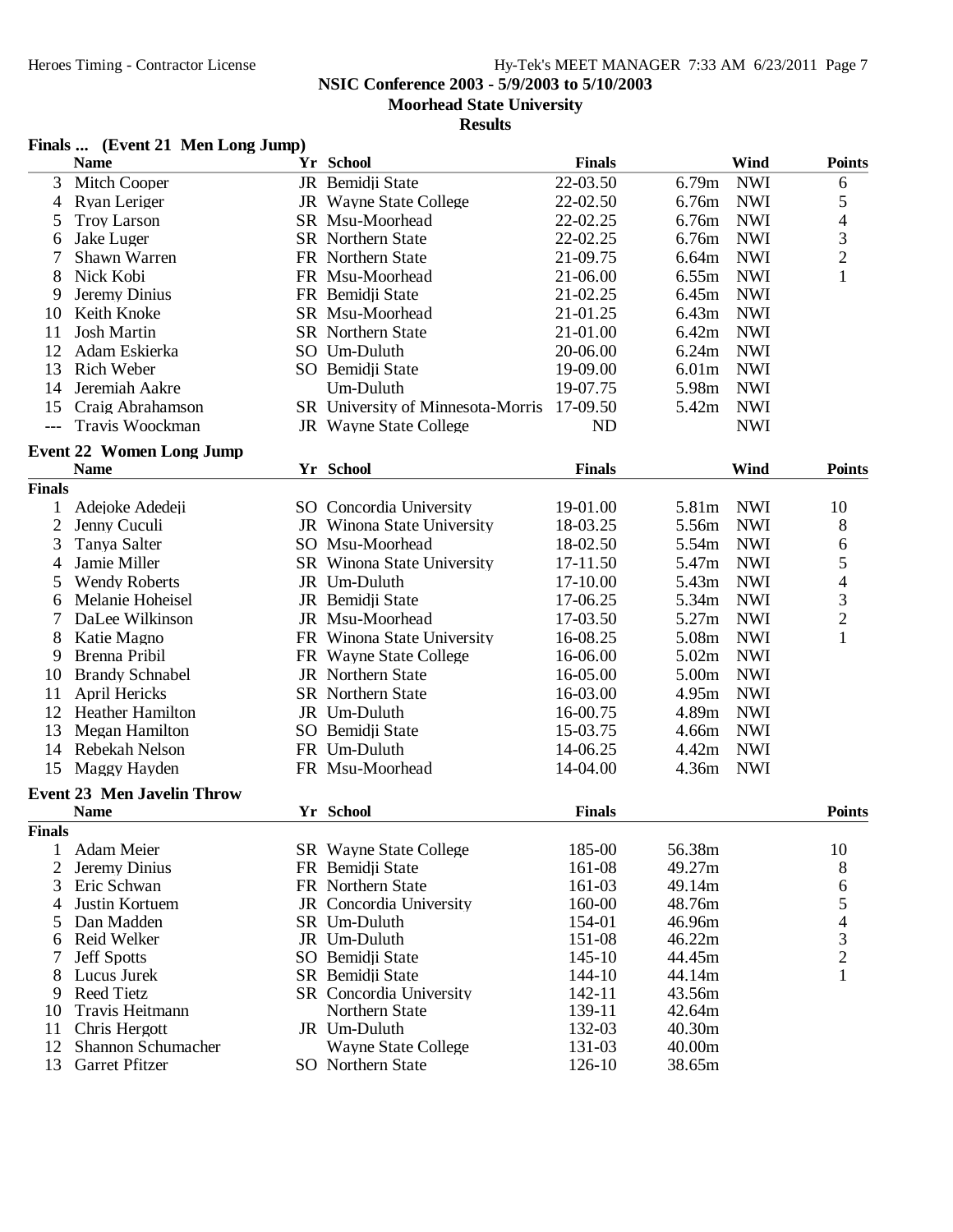**NSIC Conference 2003 - 5/9/2003 to 5/10/2003**

**Moorhead State University**

|                | Finals  (Event 23 Men Javelin Throw) |                                   |               |        |                                |
|----------------|--------------------------------------|-----------------------------------|---------------|--------|--------------------------------|
|                | <b>Name</b>                          | Yr School                         | <b>Finals</b> |        | <b>Points</b>                  |
| 14             | <b>Brian Perrault</b>                | FR University of Minnesota-Morris | 126-06        | 38.55m |                                |
| 15             | Eric Korman                          | SO University of Minnesota-Morris | 125-05        | 38.22m |                                |
|                | <b>Event 24 Women Javelin Throw</b>  |                                   |               |        |                                |
|                | <b>Name</b>                          | Yr School                         | <b>Finals</b> |        | <b>Points</b>                  |
| <b>Finals</b>  |                                      |                                   |               |        |                                |
| 1              | <b>Lindsey Stockwell</b>             | FR Wayne State College            | 120-02        | 36.62m | 10                             |
| $\overline{c}$ | Kim Heny                             | SO Northern State                 | 112-02        | 34.18m | 8                              |
| 3              | <b>Caesare Stimson</b>               | JR Bemidji State                  | 109-05        | 33.35m | 6                              |
| 4              | DaLee Wilkinson                      | JR Msu-Moorhead                   | 104-04        | 31.80m |                                |
| 5              | Talia Carpenter                      | FR Um-Duluth                      | 104-03        | 31.77m | $\frac{5}{4}$<br>$\frac{3}{2}$ |
| 6              | Michelle Hanson                      | SO Northern State                 | 103-02        | 31.44m |                                |
|                | Keri Kreuzer                         | SO Winona State University        | 99-00         | 30.17m |                                |
| 8              | Sarah Berwald                        | SR Concordia University           | 98-07         | 30.04m | $\mathbf{1}$                   |
| 9              | Erin Suhonen                         | FR Bemidji State                  | 95-02         | 29.00m |                                |
| 10             | <b>April Hericks</b>                 | <b>SR</b> Northern State          | 93-07         | 28.52m |                                |
| 11             | Sara Olson                           | Bemidji State                     | 91-02         | 27.78m |                                |
| 12             | Jen Herbst                           | SO Winona State University        | 86-09         | 26.44m |                                |
| 13             | Nicole LeDell                        | FR Um-Duluth                      | 71-02         | 21.69m |                                |
| 14             | <b>Tracy Bochee</b>                  | FR Msu-Moorhead                   | 67-03         | 20.49m |                                |
| 15             | Maggy Hayden                         | FR Msu-Moorhead                   | 64-01         | 19.53m |                                |
|                | Ang Langenbrunner                    | SR Um-Duluth                      | <b>ND</b>     |        |                                |
| $---$          | Brenna Pribil                        | FR Wayne State College            | ND            |        |                                |
|                | <b>Event 25 Men Pole Vault</b>       |                                   |               |        |                                |
|                | <b>Name</b>                          | Yr School                         | <b>Finals</b> |        | <b>Points</b>                  |
| <b>Finals</b>  |                                      |                                   |               |        |                                |
|                | Ryan Wilhelm                         | <b>SR</b> Northern State          | 14-06.00      | 4.41m  | 10                             |
| 2              | Dan Madden                           | SR Um-Duluth                      | 14-06.00      | 4.41m  | 8                              |
| 3              | Keith Knoke                          | SR Msu-Moorhead                   | 14-00.00      | 4.26m  | 6                              |
| 4              | Eric Longhenry                       | <b>SR</b> Northern State          | 13-06.00      | 4.11m  | 4                              |
| 4              | Reid Welker                          | JR Um-Duluth                      | 13-06.00      | 4.11m  | 4                              |
| 4              | Adam Johnson                         | SO Um-Duluth                      | 13-06.00      | 4.11m  | $\overline{\mathcal{L}}$       |
|                | <b>Brady Baxter</b>                  | FR Msu-Moorhead                   | 13-00.00      | 3.96m  | $\overline{c}$                 |
| 8              | <b>Brandon Madery</b>                | FR Msu-Moorhead                   | 13-00.00      | 3.96m  | $\mathbf{1}$                   |
| 9              | Justin Smith                         | FR Bemidii State                  | 12-00.00      | 3.65m  |                                |
|                | Joe Amundson                         | JR Concordia University           | <b>NH</b>     |        |                                |
|                |                                      |                                   |               |        |                                |
|                | <b>Event 26 Women Pole Vault</b>     |                                   |               |        |                                |
|                | <b>Name</b>                          | Yr School                         | <b>Finals</b> |        | <b>Points</b>                  |
| <b>Finals</b>  |                                      |                                   |               |        |                                |
| 1              | DaLee Wilkinson                      | JR Msu-Moorhead                   | 12-02.00      | 3.70m  | 10                             |
| 2              | Lisa Charboneau                      | Northern State                    | 10-06.00      | 3.20m  | 8                              |
| 3              | <b>Brittany Reinbolt</b>             | FR Winona State University        | 10-00.00      | 3.04m  |                                |
| 3              | <b>Tiffany Spriggs</b>               | FR Msu-Moorhead                   | 10-00.00      | 3.04m  | $\frac{5}{5}$                  |
| 3              | Jenny Foegen                         | SO Winona State University        | 10-00.00      | 3.04m  |                                |
| 6              | Kendra Taylor                        | SO Winona State University        | 9-06.00       | 2.89m  | 2.50                           |
| 6              | Katie Malander                       | FR Wayne State College            | 9-06.00       | 2.89m  | 2.50                           |
| 8              | Angie Kraus                          | SO Wayne State College            | $9 - 00.00$   | 2.74m  | 1                              |
| 9              | Melissa Green                        | FR Wayne State College            | $9 - 00.00$   | 2.74m  |                                |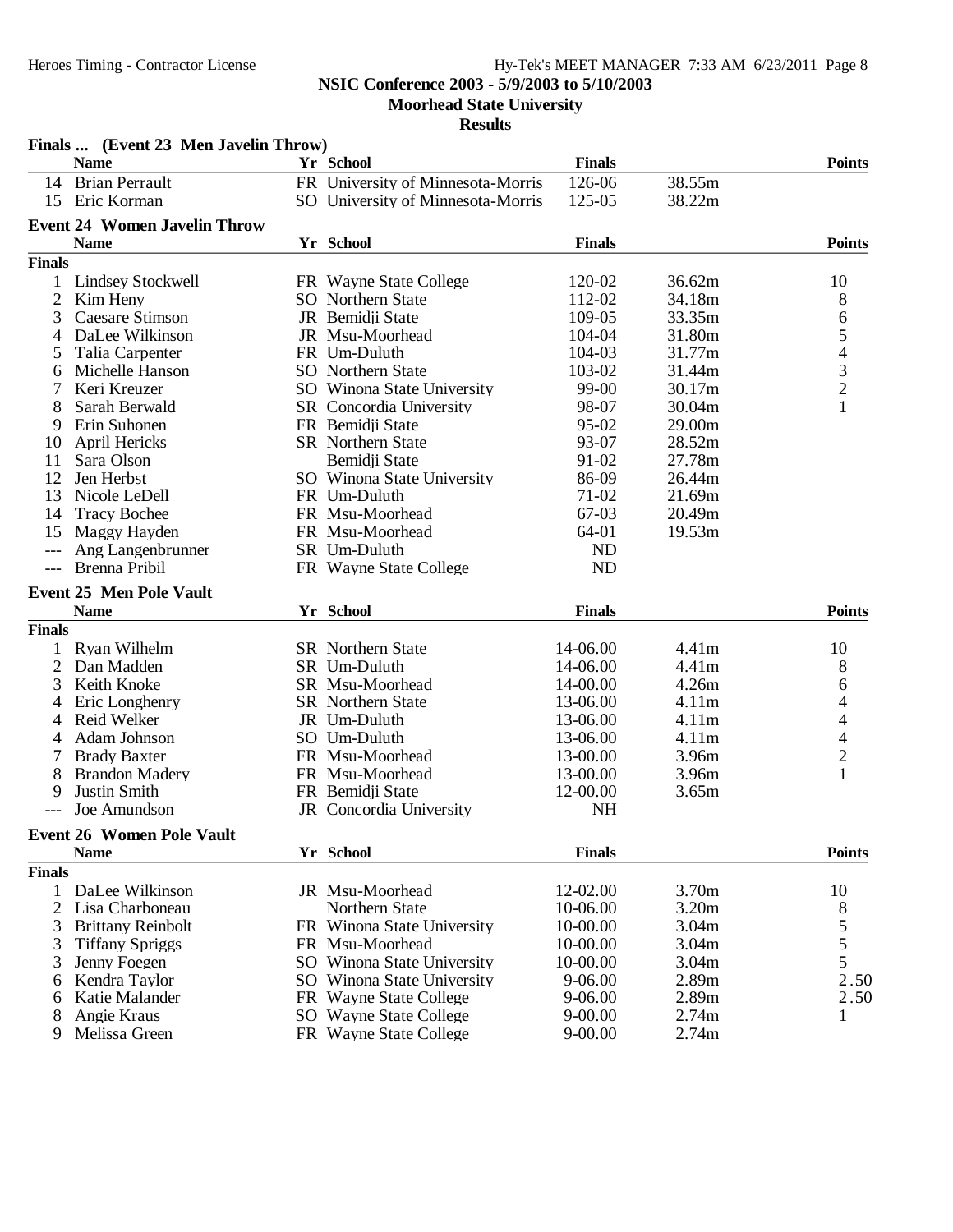### **NSIC Conference 2003 - 5/9/2003 to 5/10/2003**

**Moorhead State University**

|                | Finals  (Event 26 Women Pole Vault) |                               |               |               |                                                 |
|----------------|-------------------------------------|-------------------------------|---------------|---------------|-------------------------------------------------|
|                | <b>Name</b>                         | Yr School                     | <b>Finals</b> |               | <b>Points</b>                                   |
|                | <b>Kelly Grout</b>                  | FR Bemidji State              | <b>NH</b>     |               |                                                 |
|                | <b>Event 27 Men Hammer Throw</b>    |                               |               |               |                                                 |
|                | <b>Name</b>                         | Yr School                     | <b>Finals</b> |               | <b>Points</b>                                   |
| <b>Finals</b>  |                                     |                               |               |               |                                                 |
| 1              | Chris Nulle                         | SR Msu-Moorhead               | 193-06        | 58.97m        | 10                                              |
| $\overline{2}$ | <b>Josh Dark</b>                    | JR Um-Duluth                  | 161-09        | 49.30m        | 8                                               |
| 3              | Dan Soldner                         | JR Um-Duluth                  | $160 - 11$    | 49.04m        | 6                                               |
| 4              | TJ Johnson                          | JR Um-Duluth                  | 145-06        | 44.34m        | $\begin{array}{c} 5 \\ 4 \\ 3 \\ 2 \end{array}$ |
| 5              | Phil Berg                           | JR Msu-Moorhead               | 144-10        | 44.14m        |                                                 |
| 6              | Chad Little                         | <b>SO</b> Northern State      | 134-03        | 40.91m        |                                                 |
|                | Justin Kortuem                      | JR Concordia University       | 134-02        | 40.89m        |                                                 |
| 8              | Michael Rydberg                     | FR Bemidji State              | 123-07        | 37.66m        | 1                                               |
| 9              | Jeremy Vinson                       | SR Concordia University       | 109-04        | 33.32m        |                                                 |
| 10             | Jacob Wojcechawski                  | SO Bemidji State              | 106-00        | 32.30m        |                                                 |
| 11             | Adam Meier                          | <b>SR</b> Wayne State College | 86-08         | 26.41m        |                                                 |
|                | Josh Haugen                         | FR Bemidji State              | <b>ND</b>     |               |                                                 |
|                | <b>Event 28 Women Hammer Throw</b>  |                               |               |               |                                                 |
|                | <b>Name</b>                         | Yr School                     | <b>Finals</b> |               | <b>Points</b>                                   |
| <b>Finals</b>  |                                     |                               |               |               |                                                 |
| 1              | Belinda Eastlack                    | Msu-Moorhead                  | 183-02        | 55.82m        | 10                                              |
| $\overline{c}$ | Megan Salic                         | SR Msu-Moorhead               | 154-11        | 47.21m        | 8                                               |
| 3              | Ang Langenbrunner                   | SR Um-Duluth                  | 149-10        | 45.66m        | 6                                               |
| 4              | LeAnne Ehrich                       | <b>JR</b> Northern State      | 148-00        | 45.11m        |                                                 |
| 5              | Nicole LeDell                       | FR Um-Duluth                  | 141-06        | 43.12m        | $\begin{array}{c} 5 \\ 4 \\ 3 \\ 2 \end{array}$ |
| 6              | Jenny Klatt                         | JR Winona State University    | 141-05        | 43.10m        |                                                 |
|                | Stephanie Alens                     | SO Winona State University    | 136-05        | 41.57m        |                                                 |
| 8              | Jill Thorpe                         | SO Northern State             | 130-10        | 39.87m        | $\mathbf{1}$                                    |
| 9              | Ann Johnson                         | JR Msu-Moorhead               | 130-10        | 39.87m        |                                                 |
| 10             | Sarah Berwald                       | SR Concordia University       | 129-03        | 39.39m        |                                                 |
| 11             | Jes Busselman                       | SR Um-Duluth                  | 127-08        | 38.91m        |                                                 |
| 12             | Amy Lindauer                        | JR Winona State University    | 125-07        | 38.27m        |                                                 |
| 13             | Sara Olson                          | Bemidii State                 | 117-04        | 35.76m        |                                                 |
| 14             | Erin Suhonen                        | FR Bemidji State              | 107-03        | 32.68m        |                                                 |
|                | Event 29 Women 4x100 Meter Relay    |                               |               |               |                                                 |
|                | <b>Team</b>                         | <b>Relay</b>                  |               | <b>Finals</b> | <b>Points</b>                                   |
| <b>Finals</b>  |                                     |                               |               |               |                                                 |
|                | Winona State University             |                               |               | 49.20         | 10                                              |
| 2              | Northern State                      |                               |               | 49.45         | 8                                               |
| 3              | Concordia University                |                               |               | 49.51         | 6                                               |
| 4              | Um-Duluth                           |                               |               | 50.20         |                                                 |
| 5              | Bemidji State                       |                               |               | 50.74         | $\frac{5}{4}$<br>$\frac{3}{2}$                  |
| 6              | Msu-Moorhead                        |                               |               | 51.20         |                                                 |
|                | University of Minnesota-Morris      |                               |               | 51.30         |                                                 |
| 8              | <b>Wayne State College</b>          |                               |               | 52.33         | $\mathbf{1}$                                    |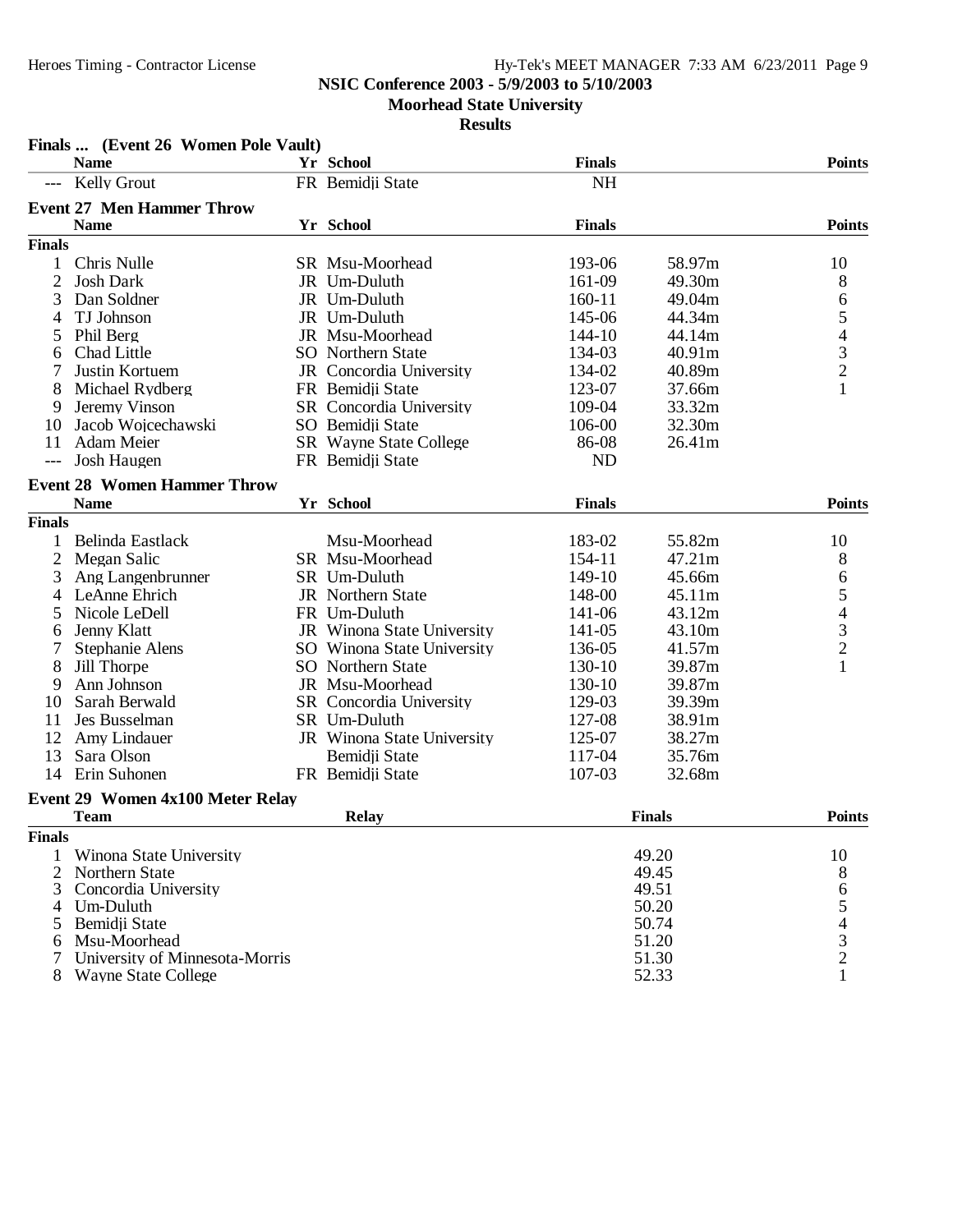### **NSIC Conference 2003 - 5/9/2003 to 5/10/2003**

**Moorhead State University**

#### **Results**

#### **Event 30 Men 4x100 Meter Relay**

|                | <b>Team</b>                                         |    | <b>Relay</b>                      | <b>Finals</b> | <b>Points</b>            |
|----------------|-----------------------------------------------------|----|-----------------------------------|---------------|--------------------------|
| <b>Finals</b>  |                                                     |    |                                   |               |                          |
|                | Concordia University                                |    |                                   | 42.00         | 10                       |
| $\overline{2}$ | Um-Duluth                                           |    |                                   | 42.62         | 8                        |
| 3              | Northern State                                      |    |                                   | 42.99         | 6                        |
| 4              | <b>Wayne State College</b>                          |    |                                   | 43.35         |                          |
| 5              | Bemidji State                                       |    |                                   | 43.37         | 5<br>4                   |
| 6              | Msu-Moorhead                                        |    |                                   | 43.59         |                          |
| 7              | University of Minnesota-Morris                      |    |                                   | 47.38         | $\frac{3}{2}$            |
|                |                                                     |    |                                   |               |                          |
|                | <b>Event 31 Women 1500 Meter Run</b><br><b>Name</b> | Yr | <b>School</b>                     | <b>Finals</b> | <b>Points</b>            |
| <b>Finals</b>  |                                                     |    |                                   |               |                          |
| 1              | <b>Kelsey Dahlgren</b>                              |    | FR Um-Duluth                      | 5:04.23       | 10                       |
| $\overline{2}$ |                                                     |    |                                   | 5:06.48       |                          |
|                | <b>Emily Shoop</b>                                  |    | JR Concordia University           |               | 8                        |
| 3              | Jill Sullivan                                       |    | JR Um-Duluth                      | 5:08.08       | 6                        |
| 4              | Kristin Peterson                                    |    | JR Northern State                 | 5:08.12       | 5                        |
| 5              | Janet Brownawell                                    |    | SR Concordia University           | 5:14.47       | $\overline{4}$           |
| 6              | Sarah Pollema                                       |    | JR Um-Duluth                      | 5:15.88       | 3                        |
|                | Sara Beier                                          |    | SO Winona State University        | 5:16.50       | $\overline{2}$           |
| 8              | Alicia Mendez                                       |    | FR University of Minnesota-Morris | 5:19.18       | $\mathbf{1}$             |
| 9              | Nicole McCoy                                        |    | FR Wayne State College            | 5:22.77       |                          |
| 10             | Jaclyn Thomforde                                    |    | FR Bemidji State                  | 5:25.82       |                          |
| 11             | Josie Muzquiz                                       |    | SR Bemidji State                  | 5:28.52       |                          |
| 12             | Erin Norenberg                                      |    | FR Wayne State College            | 5:29.64       |                          |
| 13             | Kristina Trastek                                    |    | FR Winona State University        | 5:40.08       |                          |
| 14             | Jami Peterson                                       |    | JR Bemidji State                  | 5:42.10       |                          |
| 15             | Kelly Bierwerth                                     |    | SO University of Minnesota-Morris | 5:43.20       |                          |
| 16             | Erin Dreis                                          |    | FR Northern State                 | 6:02.71       |                          |
|                | Event 32 Men 1500 Meter Run                         |    |                                   |               |                          |
|                | <b>Name</b>                                         | Yr | <b>School</b>                     | <b>Finals</b> | <b>Points</b>            |
| <b>Finals</b>  |                                                     |    |                                   |               |                          |
| 1              | Robb Winterfeld                                     |    | SO Um-Duluth                      | 4:04.80       | 10                       |
| 2              | <b>Steve Leuer</b>                                  |    | SR Bemidji State                  | 4:06.42       | 8                        |
| 3              | Joe Lynch                                           |    | SO Msu-Moorhead                   | 4:08.27       | 6                        |
| 4              | Shawn Burns                                         |    | SR Um-Duluth                      | 4:10.84       | 5                        |
| 5              | James Bruhn                                         |    | <b>SR</b> Wayne State College     | 4:11.65       | $\overline{\mathcal{A}}$ |
| 6              | Delbert BlackBear                                   |    | JR Northern State                 | 4:11.78       |                          |
|                | <b>Brett Carroll</b>                                |    | SR Um-Duluth                      | 4:14.00       | $\frac{3}{2}$            |
| 8              | Collin Bredeson                                     |    | JR Concordia University           | 4:21.00       | $\mathbf{1}$             |
| 9              | Corey White                                         |    | JR Bemidji State                  | 4:21.57       |                          |
| 10             | Kyle Schwartz                                       |    | FR University of Minnesota-Morris | 4:23.60       |                          |
| 11             | Kipton Solmonson                                    |    | JR Bemidji State                  | 4:26.16       |                          |
| 12             | <b>Brad Plack</b>                                   |    | FR Northern State                 |               |                          |
|                |                                                     |    |                                   | 4:27.17       |                          |
| 13             | David Obermeyer                                     |    | FR Wayne State College            | 4:30.09       |                          |
| 14             | <b>Troy Schaaf</b>                                  |    | FR Wayne State College            | 4:33.98       |                          |
| 15             | Eric Korman                                         |    | SO University of Minnesota-Morris | 4:38.34       |                          |
| 16             | <b>Jed Landmark</b>                                 |    | SO University of Minnesota-Morris | 4:39.35       |                          |
| 17             | Mitch Lyons                                         |    | SR Concordia University           | 4:40.58       |                          |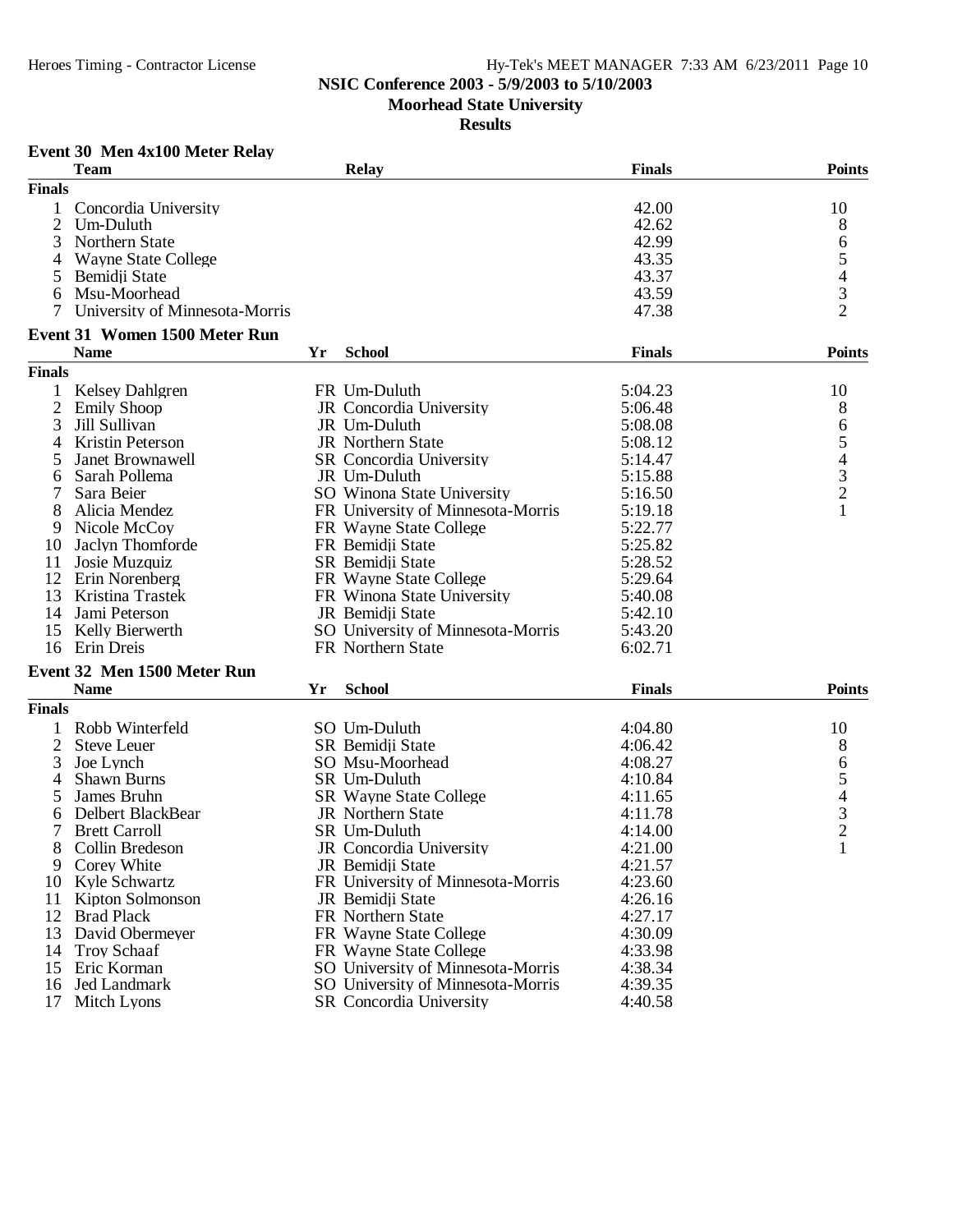### **NSIC Conference 2003 - 5/9/2003 to 5/10/2003**

**Moorhead State University**

### **Results**

### **Event 33 Women 5000 Meter Run**

|                | <b>Name</b>                      | Yr | <b>School</b>                  | <b>Finals</b>  | <b>Points</b>                                   |
|----------------|----------------------------------|----|--------------------------------|----------------|-------------------------------------------------|
| <b>Finals</b>  |                                  |    |                                |                |                                                 |
| 1              | Martha Miltich                   |    | SO Bemidji State               | 18:55.95       | 10                                              |
| $\overline{2}$ | Kristin Peterson                 |    | <b>JR</b> Northern State       | 18:57.75       | 8                                               |
| 3              | <b>Emily Shoop</b>               |    | JR Concordia University        | 18:59.42       | 6                                               |
| 4              | Janet Brownawell                 |    | <b>SR</b> Concordia University | 19:13.07       |                                                 |
| 5              | Jill Sullivan                    |    | JR Um-Duluth                   | 19:28.35       | $\begin{array}{c} 5 \\ 4 \\ 3 \\ 2 \end{array}$ |
| 6              | <b>Casey Schmidt</b>             |    | FR Bemidii State               | 19:52.99       |                                                 |
| 7              | Stephanie Lee                    |    | SO Um-Duluth                   | 19:53.04       |                                                 |
| 8              | Michelle Erickson                |    | SO Um-Duluth                   | 20:05.38       | $\mathbf{1}$                                    |
| 9              | Sara Beier                       |    | SO Winona State University     | 20:07.48       |                                                 |
| 10             | <b>Heather Smith</b>             |    | <b>SR Msu-Moorhead</b>         | 20:48.34       |                                                 |
| 11             | Nicole McCoy                     |    | FR Wayne State College         | 20:56.19       |                                                 |
| 12             | Sarah Givot                      |    | JR Winona State University     | 21:10.70       |                                                 |
| 13             | Diane Nelson                     |    | SO Msu-Moorhead                | 21:16.50       |                                                 |
|                | 14 Erin Norenberg                |    | FR Wayne State College         | 22:10.06       |                                                 |
| 15             | Kerry Plath                      |    | SO Msu-Moorhead                | 22:20.53       |                                                 |
| $---$          | Sarah Keiser                     |    | SR Concordia University        | D <sub>O</sub> |                                                 |
|                | Event 34 Men 5000 Meter Run      |    |                                |                |                                                 |
|                | <b>Name</b>                      | Yr | <b>School</b>                  | <b>Finals</b>  | <b>Points</b>                                   |
| <b>Finals</b>  |                                  |    |                                |                |                                                 |
| 1              | Robb Winterfeld                  |    | SO Um-Duluth                   | 15:22.09       | 10                                              |
| $\overline{2}$ | <b>Ben Kimmes</b>                |    | SO Um-Duluth                   | 15:39.09       | 8                                               |
| 3              | <b>Steve Leuer</b>               |    | SR Bemidji State               | 15:54.36       | 6                                               |
| 4              | Neal Olson                       |    | FR Um-Duluth                   | 15:56.46       |                                                 |
| 5              | Delbert BlackBear                |    | <b>JR</b> Northern State       | 15:57.30       | $\begin{array}{c} 5 \\ 4 \\ 3 \\ 2 \end{array}$ |
| 6              | Nick Hansen                      |    | <b>SR</b> Wayne State College  | 16:00.40       |                                                 |
| 7              | Nick White                       |    | FR Northern State              | 16:02.67       |                                                 |
| 8              | Marcus Breitbarth                |    | SO Concordia University        | 16:12.41       | $\mathbf{1}$                                    |
| 9              | Jason Jacoby                     |    | SO Bemidji State               | 16:18.68       |                                                 |
| 10             | Paul Quinn                       |    | SR Bemidji State               | 16:24.02       |                                                 |
| 11             | James Bruhn                      |    | <b>SR</b> Wayne State College  | 17:04.90       |                                                 |
| 12             | Collin Bredeson                  |    | JR Concordia University        | 17:13.14       |                                                 |
| 13             | Darren Lester                    |    | SO Msu-Moorhead                | 17:40.23       |                                                 |
|                | 14 John Peter                    |    | SO Msu-Moorhead                | 18:01.32       |                                                 |
|                | Event 35 Women 4x400 Meter Relay |    |                                |                |                                                 |
|                | <b>Team</b>                      |    | <b>Relay</b>                   | <b>Finals</b>  | <b>Points</b>                                   |
| <b>Finals</b>  |                                  |    |                                |                |                                                 |
| 1              | Um-Duluth                        |    |                                | 4:05.90        | 10                                              |
| 2              | Northern State                   |    |                                | 4:09.90        | 8                                               |
| 3              | Msu-Moorhead                     |    |                                | 4:15.08        | 6                                               |
| 4              | Concordia University             |    |                                | 4:17.90        | $\begin{array}{c} 5 \\ 4 \\ 3 \\ 2 \end{array}$ |
| 5              | Winona State University          |    |                                | 4:18.80        |                                                 |
| 6              | <b>Wayne State College</b>       |    |                                | 4:20.90        |                                                 |
| 7              | University of Minnesota-Morris   |    |                                | 4:25.20        |                                                 |
| 8              | Bemidji State                    |    |                                | 4:37.07        | $\mathbf{1}$                                    |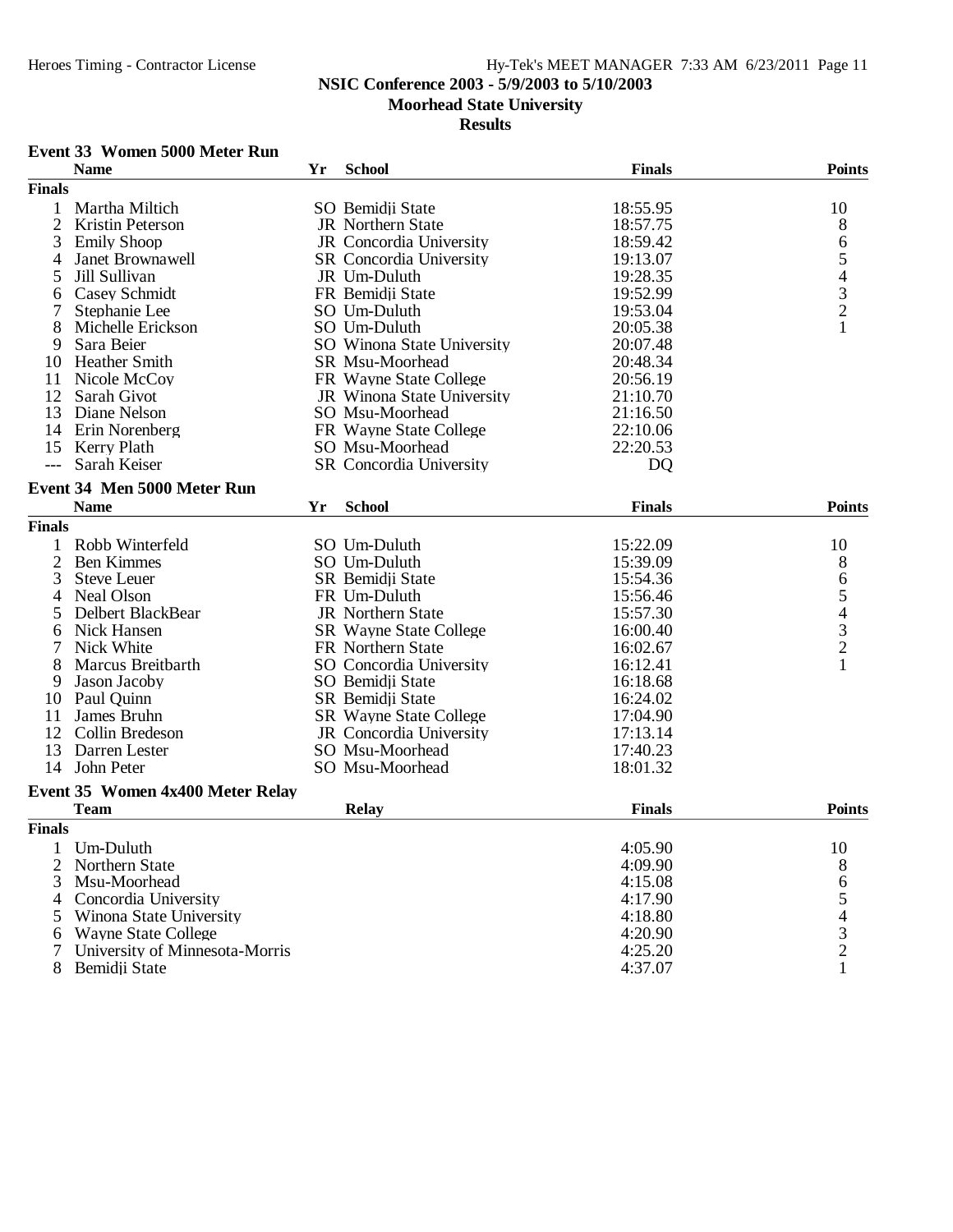### **NSIC Conference 2003 - 5/9/2003 to 5/10/2003**

**Moorhead State University**

**Results**

#### **Event 36 Men 4x400 Meter Relay**

|                | <b>Team</b>                        | <b>Relay</b>               |               | <b>Finals</b> | <b>Points</b>                              |
|----------------|------------------------------------|----------------------------|---------------|---------------|--------------------------------------------|
| <b>Finals</b>  |                                    |                            |               |               |                                            |
|                | Northern State                     |                            |               | 3:23.90       | 10                                         |
| 2              | Bemidji State                      |                            |               | 3:25.50       | 8                                          |
| 3              | Um-Duluth                          |                            |               | 3:25.70       |                                            |
| 4              | <b>Wayne State College</b>         |                            |               | 3:29.60       |                                            |
| 5              | Msu-Moorhead                       |                            |               | 3:33.90       | 654                                        |
| 6              | University of Minnesota-Morris     |                            |               | 3:47.34       |                                            |
|                | <b>Event 37 Women Discus Throw</b> |                            |               |               |                                            |
|                | <b>Name</b>                        | Yr School                  | <b>Finals</b> |               | <b>Points</b>                              |
| <b>Finals</b>  |                                    |                            |               |               |                                            |
| 1              | <b>Lindsey Stockwell</b>           | FR Wayne State College     | 129-03        | 39.39m        | 10                                         |
| $\overline{2}$ | Jes Busselman                      | SR Um-Duluth               | 127-11        | 38.98m        | 8                                          |
| 3              | Lindsay LaPlant                    | SO Um-Duluth               | 126-03        | 38.48m        |                                            |
|                |                                    | JR Northern State          | 126-01        | 38.43m        | 6                                          |
| 4              | Alysa Haugen                       | <b>SO</b> Northern State   | 119-00        | 36.27m        | $\frac{5}{4}$                              |
| 5              | Kim Heny                           |                            |               |               |                                            |
| 6              | LeAnne Ehrich                      | JR Northern State          | 118-10        | 36.22m        | $\overline{2}$                             |
|                | Tina Warren                        | FR Winona State University | 116-09        | 35.58m        |                                            |
| 8              | Kari Torgerson                     | SO Wayne State College     | 114-01        | 34.77m        | $\mathbf{1}$                               |
| 9              | Megan Salic                        | SR Msu-Moorhead            | 112-01        | 34.16m        |                                            |
| 10             | Jenny Klatt                        | JR Winona State University | 110-05        | 33.65m        |                                            |
| 11             | Talia Carpenter                    | FR Um-Duluth               | 109-04        | 33.32m        |                                            |
| 12             | Ann Johnson                        | JR Msu-Moorhead            | 108-03        | 32.99m        |                                            |
| 13             | Sarah Berwald                      | SR Concordia University    | 104-03        | 31.77m        |                                            |
| 14             | Erin Suhonen                       | FR Bemidji State           | 98-07         | 30.04m        |                                            |
| 15             | Sara Olson                         | Bemidji State              | $97 - 11$     | 29.84m        |                                            |
|                | <b>Event 38 Men Discus Throw</b>   |                            |               |               |                                            |
|                | <b>Name</b>                        | Yr School                  | <b>Finals</b> |               | <b>Points</b>                              |
| <b>Finals</b>  |                                    |                            |               |               |                                            |
| 1              | <b>Garret Pfitzer</b>              | <b>SO</b> Northern State   | 150-02        | 45.77m        | 10                                         |
| $\overline{2}$ | Dan Soldner                        | JR Um-Duluth               | 144-04        | 43.99m        | 8                                          |
| 3              | TJ Johnson                         | JR Um-Duluth               | 141-06        | 43.12m        | 6                                          |
| 4              | Justin Kortuem                     | JR Concordia University    | 139-01        | 42.39m        | 5                                          |
| 5              | Chris Nulle                        | SR Msu-Moorhead            | 136-09        | 41.68m        |                                            |
| 6              | Phil Berg                          | JR Msu-Moorhead            | 135-00        | 41.14m        |                                            |
|                | Keith Knoke                        | SR Msu-Moorhead            | 129-11        | 39.59m        | $\begin{array}{c} 4 \\ 3 \\ 2 \end{array}$ |
| 8              | <b>Ben Mettling</b>                | SO Bemidji State           | 124-11        | 38.07m        | $\mathbf{1}$                               |
| 9              | Adam Wilson                        | FR Bemidji State           | 113-09        | 34.67m        |                                            |
|                |                                    | SO Northern State          | 108-10        | 33.17m        |                                            |
| 10             | Chris Jergenson<br>Chad Little     | <b>SO</b> Northern State   | 107-04        | 32.71m        |                                            |
| 11             |                                    |                            |               |               |                                            |
| $---$          | Michael Rydberg                    | FR Bemidji State           | ND            |               |                                            |
|                | <b>Event 39 Women Shot Put</b>     |                            |               |               |                                            |
|                | <b>Name</b>                        | Yr School                  | <b>Finals</b> |               | <b>Points</b>                              |
| <b>Finals</b>  |                                    |                            |               |               |                                            |
| 1              | LeAnne Ehrich                      | JR Northern State          | 44-00.00      | 13.41m        | 10                                         |
| 2              | Megan Salic                        | SR Msu-Moorhead            | 41-11.00      | 12.77m        | 8                                          |
| 3              | Kari Torgerson                     | SO Wayne State College     | 40-00.00      | 12.19m        | 6                                          |
| 4              | Stephanie Alens                    | SO Winona State University | 39-04.00      | 11.98m        | 5                                          |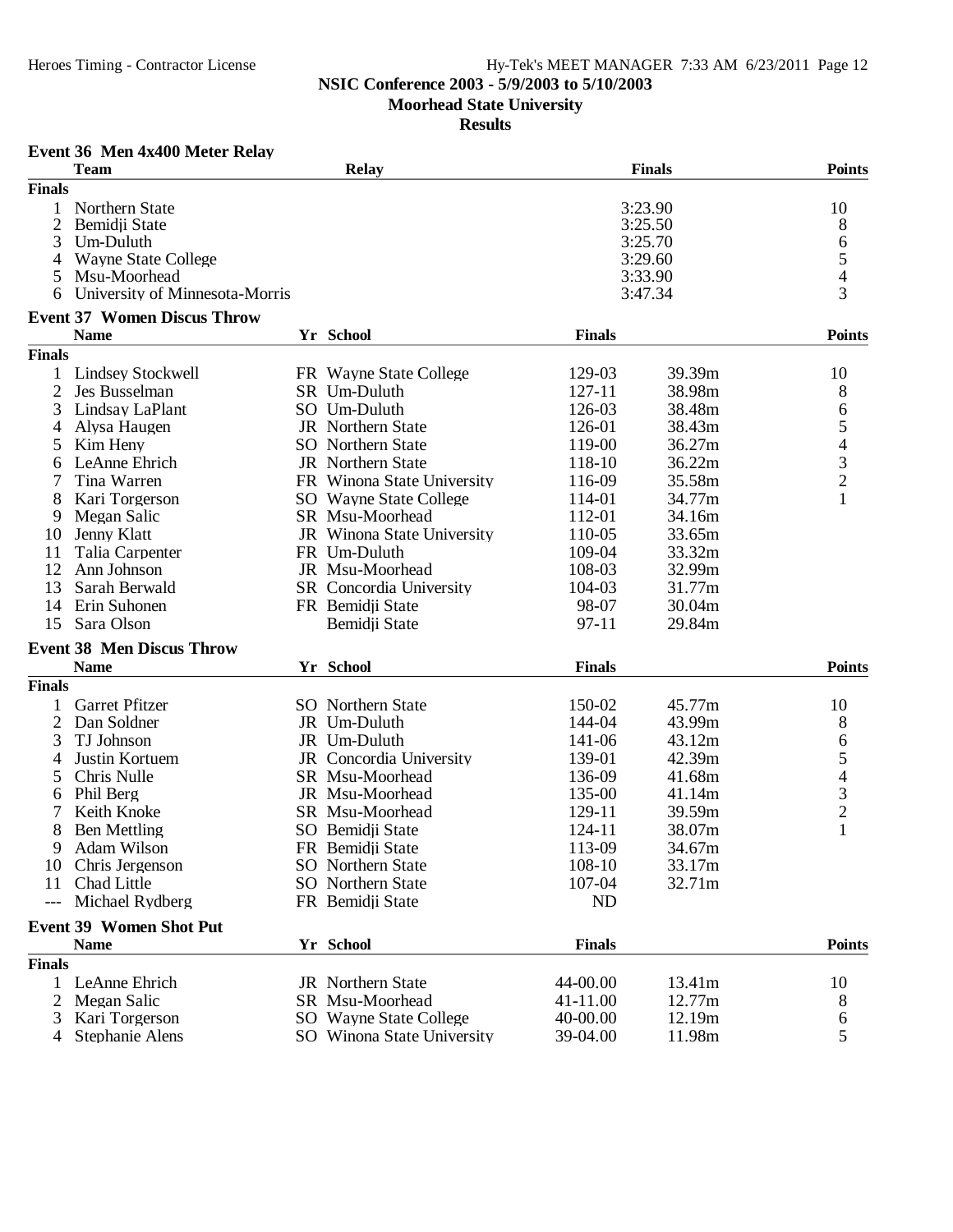**NSIC Conference 2003 - 5/9/2003 to 5/10/2003**

**Moorhead State University**

|                | Finals  (Event 39 Women Shot Put)        |                                   |               |                    |            |                          |
|----------------|------------------------------------------|-----------------------------------|---------------|--------------------|------------|--------------------------|
|                | <b>Name</b>                              | Yr School                         | <b>Finals</b> |                    |            | <b>Points</b>            |
| 5              | Jes Busselman                            | SR Um-Duluth                      | 38-06.00      | 11.73m             |            | 4                        |
| 6              | Michelle Hanson                          | <b>SO</b> Northern State          | 37-04.50      | 11.39m             |            |                          |
|                | Jenny Klatt                              | JR Winona State University        | 37-03.00      | 11.35m             |            | $\frac{3}{2}$            |
| 8              | Kim Heny                                 | SO Northern State                 | 36-07.00      | 11.15m             |            | $\mathbf{1}$             |
| 9              | Erin Suhonen                             | FR Bemidji State                  | 35-05.00      | 10.79m             |            |                          |
| 10             | Ann Johnson                              | JR Msu-Moorhead                   | 35-01.00      | 10.69m             |            |                          |
| 11             | Sarah Berwald                            | SR Concordia University           | 34-03.00      | 10.43m             |            |                          |
| 12             | <b>Lindsey Stockwell</b>                 | FR Wayne State College            | 34-02.00      | 10.41m             |            |                          |
| 12             | Ang Langenbrunner                        | SR Um-Duluth                      | 34-02.00      | 10.41m             |            |                          |
| 14             | Sara Olson                               | Bemidji State                     | 33-10.00      | 10.31 <sub>m</sub> |            |                          |
| 15             | Talia Carpenter                          | FR Um-Duluth                      | 33-02.00      | 10.10m             |            |                          |
|                | <b>Event 40 Men Shot Put</b>             |                                   |               |                    |            |                          |
|                | <b>Name</b>                              | Yr School                         | <b>Finals</b> |                    |            | <b>Points</b>            |
| <b>Finals</b>  |                                          |                                   |               |                    |            |                          |
|                | Dan Soldner                              | JR Um-Duluth                      | 51-08.50      | 15.76m             |            | 10                       |
| $\overline{2}$ | Chris Nulle                              | SR Msu-Moorhead                   | 49-08.50      | 15.15m             |            | 8                        |
| 3              | <b>Garret Pfitzer</b>                    | <b>SO</b> Northern State          | 48-05.00      | 14.75m             |            | 6                        |
| 4              | <b>Adam Wilson</b>                       | FR Bemidji State                  | 48-00.00      | 14.63m             |            | 5                        |
| 5              | TJ Johnson                               | JR Um-Duluth                      | 46-03.00      | 14.09m             |            | $\overline{\mathcal{L}}$ |
| 6              | Josh Haugan                              | FR Bemidji State                  | 45-11.50      | 14.00m             |            |                          |
| 7              | Paul Krahmer                             | FR Northern State                 | 45-01.50      | 13.75m             |            | $\frac{3}{2}$            |
| 8              | Pat Ebert                                | SR Northern State                 | 44-01.00      | 13.43m             |            |                          |
| 9              | Justin Kortuem                           | JR Concordia University           | 43-07.00      | 13.28m             |            |                          |
| 10             | Michael Rydberg                          | FR Bemidji State                  | 41-06.00      | 12.64m             |            |                          |
| 11             | Jeremy Vinson                            | SR Concordia University           | 40-03.00      | 12.26m             |            |                          |
| 12             | Mark Madison                             | FR Msu-Moorhead                   | 39-05.50      | 12.02m             |            |                          |
| 13             | Phil Berg                                | JR Msu-Moorhead                   | 38-06.50      | 11.74m             |            |                          |
|                | Chris Lapakko                            | FR Um-Duluth                      | ND            |                    |            |                          |
|                | <b>Event 41 Women Triple Jump</b>        |                                   |               |                    |            |                          |
|                | <b>Name</b>                              | Yr School                         | <b>Finals</b> |                    | Wind       | <b>Points</b>            |
| <b>Finals</b>  |                                          |                                   |               |                    |            |                          |
| 1              | Keri Kreuzer                             | SO Winona State University        | 36-07.75      | 11.16m             | <b>NWI</b> | 10                       |
| 2              | <b>Tracy Knippel</b>                     | JR Winona State University        | 36-01.75      | 11.01m             | <b>NWI</b> | 8                        |
| 3              |                                          | JR Um-Duluth                      | 35-11.75      | 10.96m             | <b>NWI</b> |                          |
|                | <b>Wendy Roberts</b><br>Kristan Anderson |                                   |               |                    | <b>NWI</b> | 6                        |
| $\overline{4}$ |                                          | FR Msu-Moorhead                   | 35-00.75      | 10.68m             |            | 5                        |
|                | 5 Heather Prochnow                       | FR Winona State University        | 34-10.75      | 10.63m NWI         |            | $\overline{4}$           |
| 6              | <b>Brandy Schnabel</b>                   | JR Northern State                 | 34-02.75      | 10.43m             | <b>NWI</b> | 3                        |
|                | Brenna Pribil                            | FR Wayne State College            | 34-01.25      | 10.39m             | <b>NWI</b> | $\overline{c}$           |
| 8              | Brianna Johansen                         | FR University of Minnesota-Morris | 34-00.00      | 10.36m             | <b>NWI</b> | 1                        |
| 9              | DaLee Wilkinson                          | JR Msu-Moorhead                   | 32-05.00      | 9.88m              | <b>NWI</b> |                          |
| 10             | Rebekah Nelson                           | FR Um-Duluth                      | 31-11.50      | 9.74m              | <b>NWI</b> |                          |
| 11             | Jenny Hartle                             | SO Um-Duluth                      | 31-04.75      | 9.56m              | <b>NWI</b> |                          |
|                | <b>Event 42 Men Triple Jump</b>          |                                   |               |                    |            |                          |
|                | <b>Name</b>                              | Yr School                         | <b>Finals</b> |                    | Wind       | <b>Points</b>            |
| <b>Finals</b>  |                                          |                                   |               |                    |            |                          |
| 1              | Darek Holbus                             | FR Um-Duluth                      | 45-09.00      | 13.94m             | <b>NWI</b> | 10                       |
| $\overline{2}$ | Mark Nordell                             | SO Bemidji State                  | 44-11.25      | 13.69m             | <b>NWI</b> | 8                        |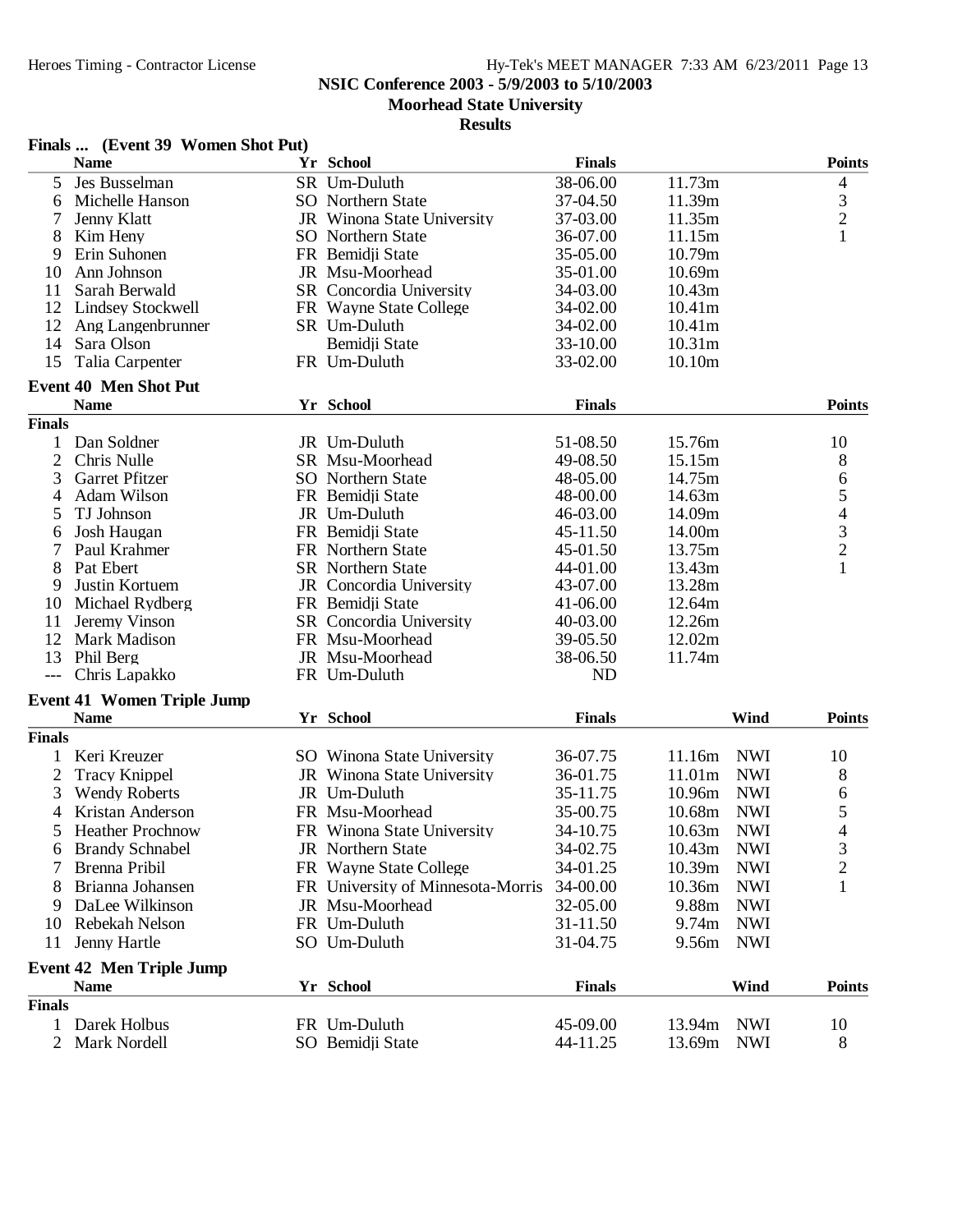**NSIC Conference 2003 - 5/9/2003 to 5/10/2003**

**Moorhead State University**

|  | Finals  (Event 42 Men Triple Jump) |  |  |
|--|------------------------------------|--|--|
|--|------------------------------------|--|--|

|                     | <b>Name</b>                                     |    | Yr School                         | <b>Finals</b>      | Wind                                   | <b>Points</b>                              |
|---------------------|-------------------------------------------------|----|-----------------------------------|--------------------|----------------------------------------|--------------------------------------------|
| 3                   | Matt Willprecht                                 |    | JR Msu-Moorhead                   | 44-10.75           | 13.68m<br><b>NWI</b>                   | 6                                          |
| $\overline{4}$      | Nick Kobi                                       |    | FR Msu-Moorhead                   | 44-06.25           | 13.56m<br><b>NWI</b>                   | 5                                          |
| 5                   | Dennis Kim                                      |    | Um-Duluth                         | 44-00.50           | 13.42m<br><b>NWI</b>                   | $\overline{4}$                             |
| 6                   | Mitch Cooper                                    |    | JR Bemidji State                  | 43-09.50           | 13.34m<br><b>NWI</b>                   |                                            |
|                     | Jake Luger                                      |    | <b>SR</b> Northern State          | 43-06.25           | 13.26m<br><b>NWI</b>                   | $\frac{3}{2}$                              |
| 8                   | Cole Liska                                      |    | FR Wayne State College            | 43-00.75           | 13.12m<br><b>NWI</b>                   | $\mathbf{1}$                               |
| 9                   | <b>Richard Weber</b>                            |    | SO Bemidji State                  | 42-07.00           | 12.97m<br><b>NWI</b>                   |                                            |
| 10                  | Eric Schwan                                     |    | FR Northern State                 | 42-05.25           | 12.93m<br><b>NWI</b>                   |                                            |
| 11                  | Eric Havranek                                   |    | JR Wayne State College            | 42-02.50           | 12.86m<br><b>NWI</b>                   |                                            |
| 12                  | Keith Knoke                                     |    | SR Msu-Moorhead                   | 41-09.75           | 12.74m<br><b>NWI</b>                   |                                            |
| 13                  | Tucker Willard                                  |    | <b>SO</b> Northern State          | 41-03.25           | 12.57m<br><b>NWI</b>                   |                                            |
| 14                  | Jeremiah Aakre                                  |    | Um-Duluth                         | 40-05.50           | 12.33m<br><b>NWI</b>                   |                                            |
| 15                  | Neil Jones                                      |    | JR University of Minnesota-Morris | 40-02.25           | 12.24m<br><b>NWI</b>                   |                                            |
|                     |                                                 |    |                                   |                    |                                        |                                            |
|                     | <b>Event 43 Women High Jump</b>                 |    | Yr School                         | <b>Finals</b>      |                                        | <b>Points</b>                              |
| <b>Finals</b>       | <b>Name</b>                                     |    |                                   |                    |                                        |                                            |
| 1                   | Tanya Salter                                    |    | SO Msu-Moorhead                   | 5-07.25            | 1.70m                                  | 10                                         |
| $\overline{2}$      | Caesare Stimson                                 |    | JR Bemidji State                  | 5-06.75            | 1.69m                                  |                                            |
| 3                   | April Hericks                                   |    | <b>SR</b> Northern State          | 5-04.75            | 1.64m                                  | 8                                          |
| $\overline{4}$      | <b>Wendy Roberts</b>                            |    | JR Um-Duluth                      | 5-02.75            | 1.59m                                  | 6<br>5                                     |
| 5                   | Brianna Johansen                                |    | FR University of Minnesota-Morris | 5-02.75            | 1.59m                                  |                                            |
| 6                   | Kim Heny                                        |    | SO Northern State                 | 5-00.75            | 1.54m                                  |                                            |
|                     | Heather Hamilton                                |    | JR Um-Duluth                      | 5-00.75            | 1.54m                                  | $\begin{array}{c} 4 \\ 3 \\ 2 \end{array}$ |
| 8                   | Keri Kreuzer                                    |    | SO Winona State University        | 5-00.75            | 1.54m                                  | $\mathbf{1}$                               |
| 9                   | Molly Veenhof                                   |    | SO Northern State                 | $4 - 10.75$        | 1.49m                                  |                                            |
| 9                   | Joy Wubben                                      |    | SO Concordia University           | 4-10.75            | 1.49m                                  |                                            |
| 9                   | Rebekah Nelson                                  |    | FR Um-Duluth                      | 4-10.75            | 1.49m                                  |                                            |
|                     | Maggy Hayden                                    |    | FR Msu-Moorhead                   | <b>NH</b>          |                                        |                                            |
|                     |                                                 |    |                                   |                    |                                        |                                            |
|                     | <b>Event 44 Men High Jump</b>                   |    |                                   |                    |                                        |                                            |
| <b>Finals</b>       | <b>Name</b>                                     |    | Yr School                         | <b>Finals</b>      |                                        | <b>Points</b>                              |
|                     | <b>Steve Schreiber</b>                          |    |                                   |                    |                                        |                                            |
| 1<br>$\mathfrak{2}$ |                                                 |    | SO Bemidji State<br>Um-Duluth     | 6-06.75<br>6-06.75 | 2.00 <sub>m</sub><br>2.00 <sub>m</sub> | 10                                         |
| 3                   | Kyle Nylander<br>Jason Sydeko                   |    | Um-Duluth                         | 6-06.75            | 2.00 <sub>m</sub>                      | 8<br>6                                     |
| 4                   | Matt Anderson                                   |    | FR Northern State                 | 6-06.75            | 2.00 <sub>m</sub>                      | 5                                          |
| 5                   | Adam Eskierka                                   |    | SO Um-Duluth                      | 6-04.75            | 1.94m                                  | 4                                          |
|                     | Shannon Schumacher                              |    | Wayne State College               | 6-02.75            |                                        | 2.50                                       |
| O<br>6              | Eric Longhenry                                  |    | <b>SR</b> Northern State          | 6-02.75            | 1.89m<br>1.89m                         | 2.50                                       |
|                     | Travis Schwarz                                  |    | SO Bemidji State                  | 6-02.75            | 1.89m                                  | 1                                          |
| 9                   | Keith Knoke                                     |    | SR Msu-Moorhead                   | 6-02.75            | 1.89m                                  |                                            |
| 10                  | Jesse Heinz                                     |    | FR Northern State                 | $6 - 02.75$        | 1.89m                                  |                                            |
| 11                  | Jason Kneifl                                    |    | <b>SR</b> Wayne State College     | $6 - 00.75$        | 1.84m                                  |                                            |
| 11                  | <b>Brian Perrault</b>                           |    | FR University of Minnesota-Morris | 6-00.75            | 1.84m                                  |                                            |
|                     |                                                 |    |                                   |                    |                                        |                                            |
|                     | <b>Event 45 Women Heptathlon</b><br><b>Name</b> | Yr | <b>School</b>                     |                    | <b>Finals</b>                          | <b>Points</b>                              |
| <b>Finals</b>       |                                                 |    |                                   |                    |                                        |                                            |
| 1                   | <b>Caesare Stimson</b>                          |    | JR Bemidji State                  |                    | 4533                                   | 10                                         |
|                     |                                                 |    |                                   |                    |                                        |                                            |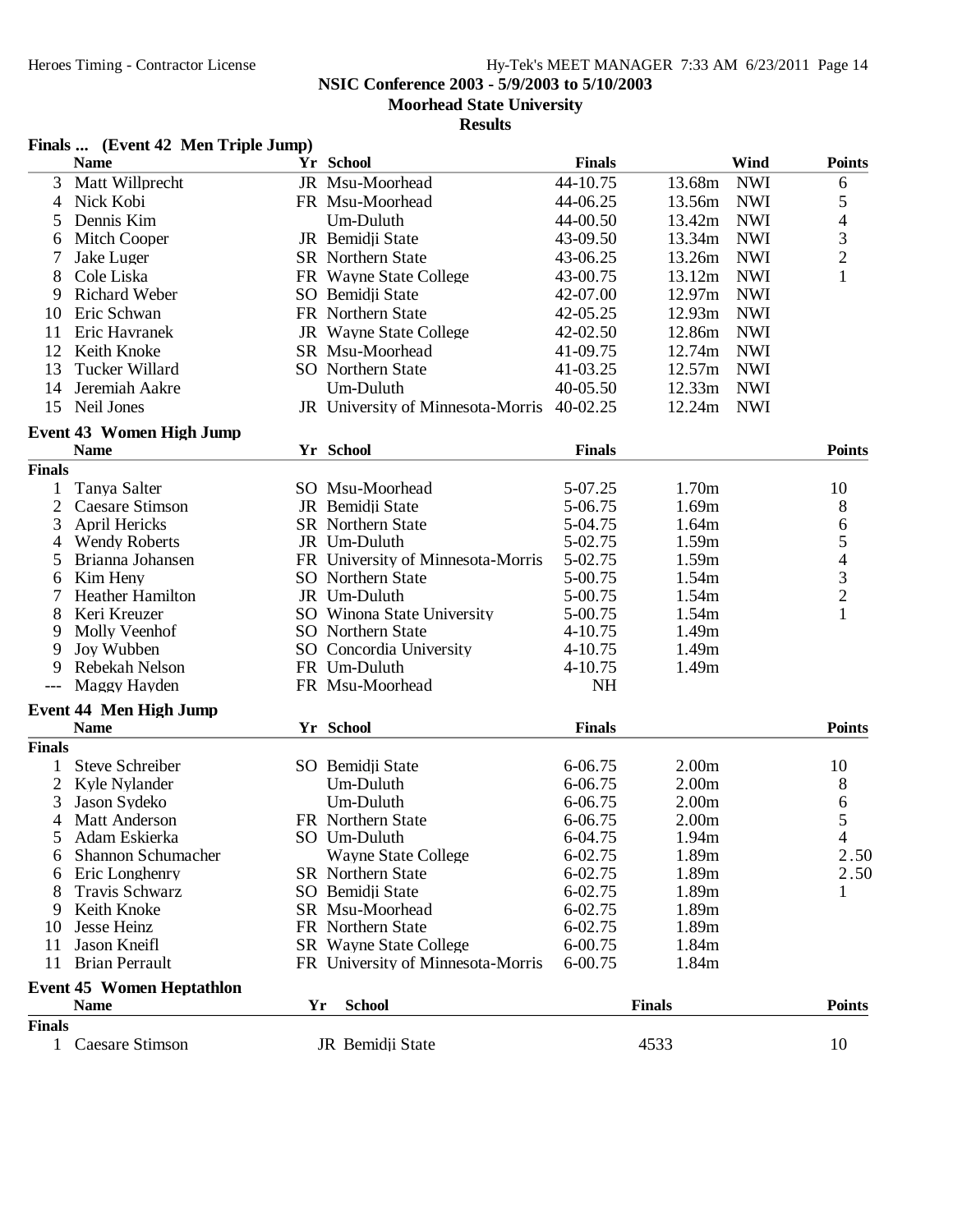### **NSIC Conference 2003 - 5/9/2003 to 5/10/2003**

**Moorhead State University**

|                | Finals  (Event 45 Women Heptathlon)                        |    |                               |               |               |             |                |                                                 |
|----------------|------------------------------------------------------------|----|-------------------------------|---------------|---------------|-------------|----------------|-------------------------------------------------|
|                | <b>Name</b>                                                | Yr | <b>School</b>                 |               | <b>Finals</b> |             |                | <b>Points</b>                                   |
| $\overline{2}$ | April Hericks                                              |    | <b>SR</b> Northern State      |               | 4522          |             |                | 8                                               |
| 3              | <b>Heather Hamilton</b>                                    |    | JR Um-Duluth                  |               | 4385          |             |                | 6                                               |
| 4              | Katie Anderson                                             |    | FR Northern State             |               | 4235          |             |                |                                                 |
| 5              | Keri Kreuzer                                               |    | SO Winona State University    |               | 4024          |             |                | $\begin{array}{c} 5 \\ 4 \\ 3 \\ 2 \end{array}$ |
| 6              | Erika Olson                                                |    | SO Um-Duluth                  |               | 3889          |             |                |                                                 |
| 7              | Angie Albers                                               |    | <b>SR</b> Wayne State College |               | 3811          |             |                |                                                 |
| 8              | Brenna Pribil                                              |    | FR Wayne State College        |               | 3804          |             |                | $\mathbf{1}$                                    |
| 9              | <b>Mandy Waters</b>                                        |    | Um-Duluth                     |               | 2685          |             |                |                                                 |
|                | Event 45 Heptathlon: #1 Women 100 Meter Hurdles Heptathlon |    |                               |               |               |             |                |                                                 |
|                | <b>Name</b>                                                | Yr | <b>School</b>                 |               | <b>Finals</b> | Wind        | H#             | <b>Points</b>                                   |
| <b>Finals</b>  |                                                            |    |                               |               |               |             |                |                                                 |
| 1              | April Hericks                                              |    | <b>SR</b> Northern State      |               | 15.09         | <b>NWI</b>  | 2              | 830                                             |
| 2              | Angie Albers                                               |    | SR Wayne State College        |               | 15.22         | <b>NWI</b>  | $\mathfrak{2}$ | 813                                             |
| 3              | <b>Heather Hamilton</b>                                    |    | JR Um-Duluth                  |               | 15.26         | <b>NWI</b>  | $\mathbf{1}$   | 808                                             |
| 4              | Katie Anderson                                             |    | FR Northern State             |               | 15.59         | <b>NWI</b>  | $\overline{2}$ | 765                                             |
| 5              | Keri Kreuzer                                               |    | SO Winona State University    |               | 16.21         | <b>NWI</b>  | $\mathfrak{2}$ | 689                                             |
| 6              | Erika Olson                                                |    | SO Um-Duluth                  |               | 16.22         | <b>NWI</b>  | 1              | 688                                             |
|                |                                                            |    | JR Bemidii State              |               |               |             |                |                                                 |
|                | Caesare Stimson                                            |    |                               |               | 16.59         | <b>NWI</b>  | $\mathbf{1}$   | 644                                             |
| 8              | Brenna Pribil                                              |    | FR Wayne State College        |               | 16.83         | <b>NWI</b>  | $\overline{2}$ | 616                                             |
| 9              | <b>Mandy Waters</b>                                        |    | Um-Duluth                     |               | 16.90         | <b>NWI</b>  | $\overline{2}$ | 608                                             |
|                | Event 45 Heptathlon: #2 Women High Jump Heptathlon         |    |                               |               |               |             |                |                                                 |
|                | <b>Name</b>                                                |    | Yr School                     | <b>Finals</b> |               |             |                | <b>Points</b>                                   |
| <b>Finals</b>  |                                                            |    |                               |               |               |             |                |                                                 |
|                | 1 Heather Hamilton                                         |    | JR Um-Duluth                  | 1.64m         |               | 5-04.50     |                | 783                                             |
| 2              | <b>Caesare Stimson</b>                                     |    | JR Bemidji State              | 1.63m         |               | 5-04.25     |                | 771                                             |
| 3              | Erika Olson                                                |    | SO Um-Duluth                  | 1.60m         |               | 5-03.00     |                | 736                                             |
| 4              | <b>April Hericks</b>                                       |    | <b>SR</b> Northern State      | 1.54m         |               | $5 - 00.50$ |                | 666                                             |
| 4              | Katie Anderson                                             |    | FR Northern State             | 1.54m         |               | 5-00.50     |                | 666                                             |
| 4              | Brenna Pribil                                              |    | FR Wayne State College        | 1.54m         |               | $5 - 00.50$ |                | 666                                             |
|                | Keri Kreuzer                                               |    | SO Winona State University    | 1.48m         |               | $4 - 10.25$ |                | 599                                             |
|                | Angie Albers                                               |    | <b>SR</b> Wayne State College | 1.48m         |               | $4 - 10.25$ |                | 599                                             |
| 9              | <b>Mandy Waters</b>                                        |    | Um-Duluth                     | 1.39m         |               | 4-06.75     |                | 502                                             |
|                | Event 45 Heptathlon: #3 Women Shot Put Heptathlon          |    |                               |               |               |             |                |                                                 |
|                | <b>Name</b>                                                |    | Yr School                     | <b>Finals</b> |               |             |                | <b>Points</b>                                   |
| <b>Finals</b>  |                                                            |    |                               |               |               |             |                |                                                 |
|                | 1 Keri Kreuzer                                             |    | SO Winona State University    | 11.11m        | 36-05.50      |             |                | 602                                             |
| 2              | Katie Anderson                                             |    | FR Northern State             | 10.03m        | 32-11.00      |             |                | 531                                             |
| 2              | Caesare Stimson                                            |    | JR Bemidji State              | 10.03m        | 32-11.00      |             |                | 531                                             |
|                |                                                            |    | <b>SR</b> Northern State      | 9.84m         |               |             |                | 519                                             |
| 4              | April Hericks                                              |    |                               |               | 32-03.50      |             |                |                                                 |
| 5              | <b>Mandy Waters</b>                                        |    | Um-Duluth                     | 9.20m         | 30-02.25      |             |                | 477                                             |
| 6              | Brenna Pribil                                              |    | FR Wayne State College        | 8.85m         | 29-00.50      |             |                | 454                                             |
|                | Angie Albers                                               |    | <b>SR</b> Wayne State College | 8.52m         | 27-11.50      |             |                | 433                                             |
| 8              | <b>Heather Hamilton</b>                                    |    | JR Um-Duluth                  | 8.05m         | 26-05.00      |             |                | 403                                             |
| 9              | Erika Olson                                                |    | SO Um-Duluth                  | 7.32m         | 24-00.25      |             |                | 356                                             |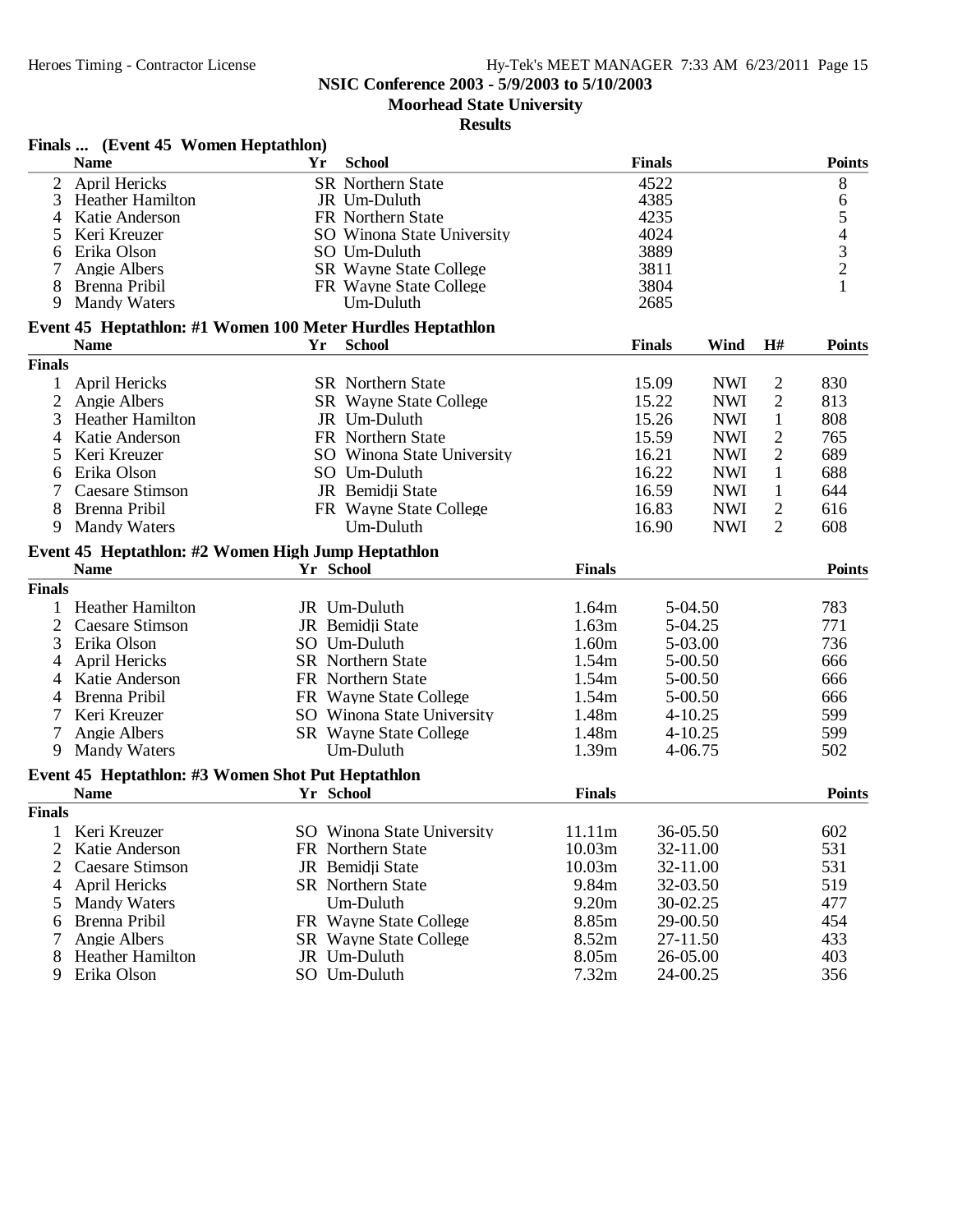**Moorhead State University**

|                | Event 45 Heptathlon: #4 Women 200 Meter Dash Heptathlon |           |                                     |               |                    |                        |                |               |
|----------------|---------------------------------------------------------|-----------|-------------------------------------|---------------|--------------------|------------------------|----------------|---------------|
|                | <b>Name</b>                                             | Yr        | <b>School</b>                       |               | <b>Finals</b>      | Wind                   | H#             | <b>Points</b> |
| <b>Finals</b>  |                                                         |           |                                     |               |                    |                        |                |               |
| $\mathbf{1}$   | Caesare Stimson                                         |           | JR Bemidji State                    |               | 26.84              | <b>NWI</b>             | $\overline{c}$ | 725           |
| 1              | Katie Anderson                                          |           | FR Northern State                   |               | 26.84              | <b>NWI</b>             | $\mathbf{1}$   | 725           |
| 3              | Erika Olson                                             |           | SO Um-Duluth                        |               | 27.04              | <b>NWI</b>             | $\mathbf{1}$   | 708           |
| 4              | April Hericks                                           |           | <b>SR</b> Northern State            |               | 27.14              | <b>NWI</b>             | $\mathfrak{2}$ | 700           |
| 5              | <b>Heather Hamilton</b>                                 |           | JR Um-Duluth                        |               | 27.24              | <b>NWI</b>             | $\overline{2}$ | 692           |
| 6              | Angie Albers                                            |           | SR Wayne State College              |               | 27.94              | <b>NWI</b>             | $\overline{2}$ | 636           |
|                | Brenna Pribil                                           |           | FR Wayne State College              |               | 28.44              | <b>NWI</b>             | $\overline{2}$ | 597           |
| 8              | Keri Kreuzer                                            |           | SO Winona State University          |               | 28.54              | <b>NWI</b>             | $\mathbf{1}$   | 589           |
| 9              | <b>Mandy Waters</b>                                     |           | Um-Duluth                           |               | 29.44              | <b>NWI</b>             | $\overline{2}$ | 522           |
|                | Event 45 Heptathlon: #5 Women Long Jump Heptathlon      |           |                                     |               |                    |                        |                |               |
|                | <b>Name</b>                                             | Yr School |                                     | <b>Finals</b> |                    | Wind                   |                | <b>Points</b> |
| <b>Finals</b>  |                                                         |           |                                     |               |                    |                        |                |               |
| 1              | Caesare Stimson                                         |           | JR Bemidji State                    | 4.99m         |                    | <b>NWI</b><br>16-04.50 |                | 557           |
| $\overline{2}$ | <b>April Hericks</b>                                    |           | SR Northern State                   | 4.97m         | 16-03.75           |                        | <b>NWI</b>     | 551           |
| 3              | Heather Hamilton                                        |           | JR Um-Duluth                        | 4.92m         | 16-01.75           |                        | <b>NWI</b>     | 538           |
| 4              | Keri Kreuzer                                            |           | SO Winona State University          | 4.86m         |                    | 15-11.50               | <b>NWI</b>     | 522           |
| 5              | Brenna Pribil                                           |           | FR Wayne State College              | 4.83m         | 15-10.25           |                        | <b>NWI</b>     | 514           |
| 6              | Katie Anderson                                          |           | FR Northern State                   | 4.69m         | 15-04.75           |                        | <b>NWI</b>     | 477           |
| 7              | Angie Albers                                            |           | <b>SR</b> Wayne State College       | 4.61m         |                    | 15-01.50               | <b>NWI</b>     | 456           |
| 8              | Erika Olson                                             |           | SO Um-Duluth                        | 4.16m         | 13-07.75           |                        | <b>NWI</b>     | 345           |
| 9              | <b>Mandy Waters</b>                                     |           | Um-Duluth                           | 4.12m         | 13-06.25           |                        | <b>NWI</b>     | 336           |
|                |                                                         |           |                                     |               |                    |                        |                |               |
|                | Event 45 Heptathlon: #6 Women Javelin Throw Heptathlon  |           |                                     |               |                    |                        |                |               |
|                | <b>Name</b>                                             |           | Yr School                           | <b>Finals</b> |                    |                        |                | <b>Points</b> |
| <b>Finals</b>  |                                                         |           |                                     |               |                    |                        |                |               |
| 1              | <b>Caesare Stimson</b>                                  |           | JR Bemidji State                    | 34.08m        |                    | 111-10                 |                | 554           |
| 2              | April Hericks                                           |           | <b>SR</b> Northern State            | 34.00m        |                    | 111-06                 |                | 553           |
| 3              | Katie Anderson                                          |           | FR Northern State                   | 30.43m        |                    | 99-10                  |                | 485           |
| 4              | Brenna Pribil                                           |           | FR Wayne State College              | 28.09m        |                    | 92-02                  |                | 440           |
| 5              | Keri Kreuzer                                            |           | SO Winona State University          | 27.02m        |                    | 88-08                  |                | 420           |
| 6              | Heather Hamilton                                        |           | JR Um-Duluth                        | 20.01m        |                    | 65-08                  |                | 289           |
| 7              | Angie Albers                                            |           | SR Wayne State College              | 19.52m        |                    | 64-00                  |                | 280           |
| 8              | Erika Olson                                             |           | SO Um-Duluth                        | 18.93m        |                    | 62-01                  |                | 269           |
| 9              | <b>Mandy Waters</b>                                     |           | Um-Duluth                           | 17.35m        |                    | 56-11                  |                | 240           |
|                | Event 45 Heptathlon: #7 Women 800 Meter Run Heptathlon  |           |                                     |               |                    |                        |                |               |
|                | <b>Name</b>                                             | Yr        | <b>School</b>                       |               | <b>Finals</b>      |                        |                | <b>Points</b> |
| <b>Finals</b>  |                                                         |           |                                     |               |                    |                        |                |               |
| $\mathbf{1}$   | <b>Heather Hamilton</b>                                 |           | JR Um-Duluth                        |               | 2:16.48            |                        |                | 872           |
| $\overline{2}$ | Erika Olson                                             |           | SO Um-Duluth                        |               | 2:22.75            |                        |                | 787           |
| 3              | Caesare Stimson                                         |           | JR Bemidii State                    |               | 2:25.45            |                        |                | 751           |
| 4              | April Hericks                                           |           | <b>SR</b> Northern State            |               | 2:29.19            |                        |                | 703           |
| 5              | Keri Kreuzer                                            |           | SO Winona State University          |               | 2:37.40            |                        |                | 603           |
| 6              | Angie Albers                                            |           | <b>SR</b> Wayne State College       |               | 2:38.19            |                        |                | 594           |
| 7              | Katie Anderson                                          |           | FR Northern State                   |               | 2:38.82<br>2:44.96 |                        |                | 586           |
| 8              | Brenna Pribil                                           |           | FR Wayne State College<br>Um-Duluth |               | <b>NT</b>          |                        |                | 517           |
| $---$          | <b>Mandy Waters</b>                                     |           |                                     |               |                    |                        |                |               |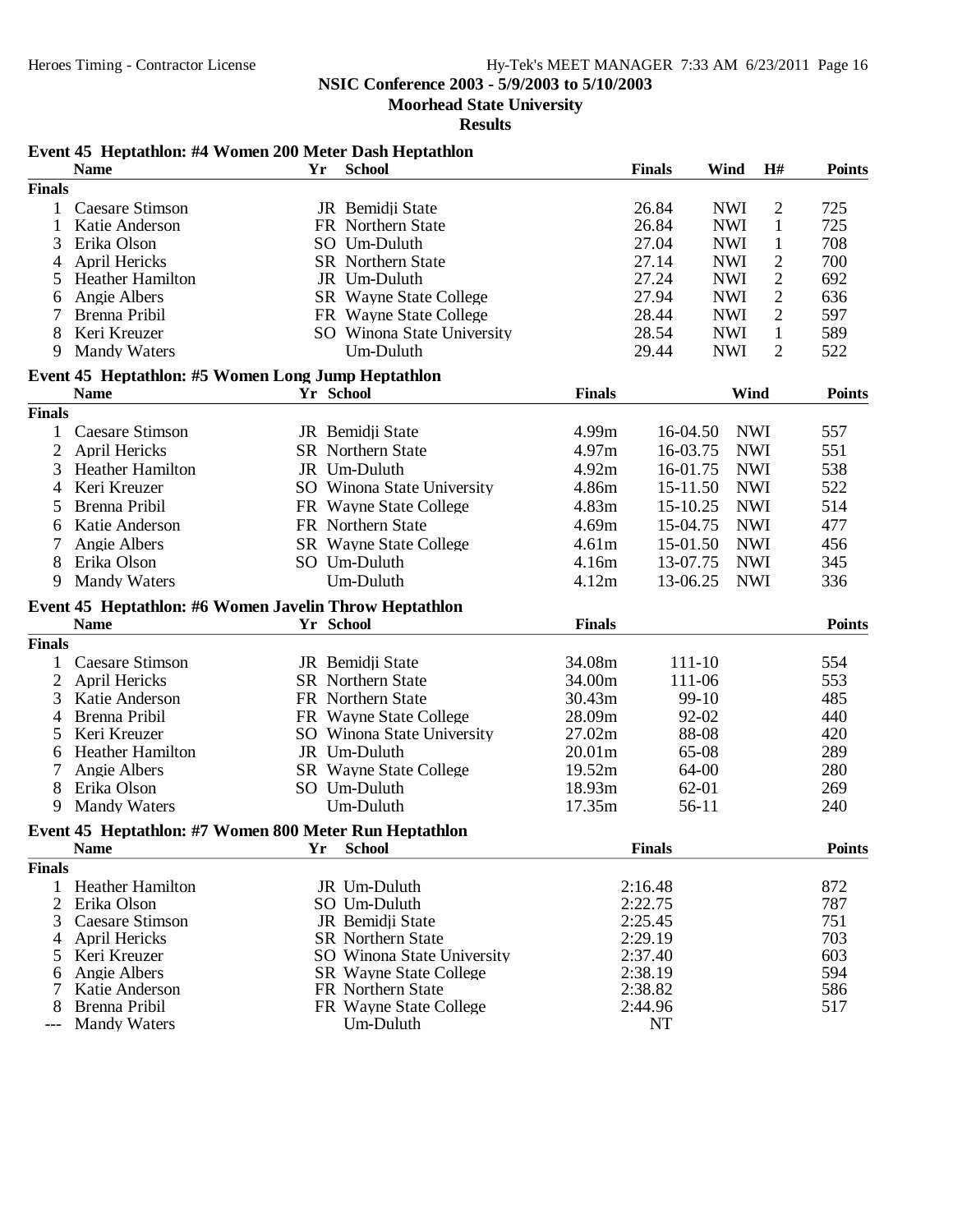# **NSIC Conference 2003 - 5/9/2003 to 5/10/2003**

**Moorhead State University**

|                | <b>Name</b>                                         | Yr | <b>School</b>            |               | <b>Finals</b> |            |                | <b>Points</b> |
|----------------|-----------------------------------------------------|----|--------------------------|---------------|---------------|------------|----------------|---------------|
| <b>Finals</b>  |                                                     |    |                          |               |               |            |                |               |
| $\mathbf{1}$   | Eric Longhenry                                      |    | <b>SR</b> Northern State |               | 6797          |            |                | 10            |
| $\overline{2}$ | Keith Knoke                                         |    | <b>SR Msu-Moorhead</b>   |               | 6340          |            |                | 8             |
| 3              | <b>Reed Tietz</b>                                   |    | SR Concordia University  |               | 5888          |            |                |               |
| 4              | <b>Ryan Rogenes</b>                                 |    | <b>SO</b> Northern State |               | 5298          |            |                |               |
| 5              | Justin Richards                                     |    | Um-Duluth                |               | 5147          |            |                | 65432         |
| 6              | John Ellich                                         |    | FR Um-Duluth             |               | 5072          |            |                |               |
| 7              | Jesse Heinz                                         |    | FR Northern State        |               | 5015          |            |                |               |
| 8              | Travis Schwarz                                      |    | SO Bemidji State         |               | 5012          |            |                | $\mathbf{1}$  |
| 9              | <b>Ben Mettling</b>                                 |    | SO Bemidji State         |               | 4852          |            |                |               |
| 10             | Jason Sydeko                                        |    | Um-Duluth                |               | 4484          |            |                |               |
|                | Event 46 Decathlon: #1 Men 100 Meter Dash Decathlon |    |                          |               |               |            |                |               |
|                | <b>Name</b>                                         | Yr | <b>School</b>            |               | <b>Finals</b> | Wind       | H#             | <b>Points</b> |
| <b>Finals</b>  |                                                     |    |                          |               |               |            |                |               |
| 1              | <b>Reed Tietz</b>                                   |    | SR Concordia University  |               | 11.07         | <b>NWI</b> | $\overline{c}$ | 845           |
| $\overline{2}$ | Eric Longhenry                                      |    | SR Northern State        |               | 11.23         | <b>NWI</b> | $\mathbf{2}$   | 810           |
| 3              | <b>Ryan Rogenes</b>                                 |    | <b>SO</b> Northern State |               | 11.56         | <b>NWI</b> | $\mathbf{1}$   | 740           |
| 4              | Justin Richards                                     |    | Um-Duluth                |               | 11.70         | <b>NWI</b> | $\overline{c}$ | 711           |
| 5              | Keith Knoke                                         |    | SR Msu-Moorhead          |               | 11.73         | <b>NWI</b> | $\overline{2}$ | 705           |
| 6              | John Ellich                                         |    | FR Um-Duluth             |               | 11.77         | <b>NWI</b> | $\mathbf{1}$   | 697           |
| 7              | Jesse Heinz                                         |    | FR Northern State        |               | 11.83         | <b>NWI</b> | $\mathbf{1}$   | 685           |
| 8              | Travis Schwarz                                      |    | SO Bemidji State         |               | 12.06         | <b>NWI</b> | $\overline{2}$ | 639           |
| 9              | Jason Sydeko                                        |    | Um-Duluth                |               | 12.09         | <b>NWI</b> | 2              | 633           |
| 10             | <b>Ben Mettling</b>                                 |    | SO Bemidji State         |               | 12.57         | <b>NWI</b> | $\overline{2}$ | 543           |
|                |                                                     |    |                          |               |               |            |                |               |
|                | Event 46 Decathlon: #2 Men Long Jump Decathlon      |    |                          |               |               |            |                |               |
|                | <b>Name</b>                                         |    | Yr School                | <b>Finals</b> |               | Wind       |                | <b>Points</b> |
| <b>Finals</b>  |                                                     |    |                          |               |               |            |                |               |
| 1              | Keith Knoke                                         |    | SR Msu-Moorhead          | 6.49m         | 21-03.50      | <b>NWI</b> |                | 695           |
| $\overline{2}$ | <b>Ryan Rogenes</b>                                 |    | SO Northern State        | 6.39m         | 20-11.75      | <b>NWI</b> |                | 673           |
| 3              | Eric Longhenry                                      |    | <b>SR</b> Northern State | 6.26m         | 20-06.50      | <b>NWI</b> |                | 644           |
| 4              | John Ellich                                         |    | FR Um-Duluth             | 6.21m         | 20-04.50      | <b>NWI</b> |                | 632           |
| 5              | <b>Reed Tietz</b>                                   |    | SR Concordia University  | 6.11m         | 20-00.50      | <b>NWI</b> |                | 610           |
| 6              | Jason Sydeko                                        |    | Um-Duluth                | 5.70m         | 18-08.50      | <b>NWI</b> |                | 523           |
| 7              | Jesse Heinz                                         |    | FR Northern State        | 5.64m         | 18-06.00      | <b>NWI</b> |                | 510           |
| 8              | Justin Richards                                     |    | Um-Duluth                | 5.56m         | 18-03.00      | <b>NWI</b> |                | 494           |
| 9              | Travis Schwarz                                      |    | SO Bemidji State         | 5.34m         | 17-06.25      | <b>NWI</b> |                | 449           |
|                |                                                     |    |                          |               |               | <b>NWI</b> |                | 437           |
| 10             | <b>Ben Mettling</b>                                 |    | SO Bemidji State         | 5.28m         | 17-04.00      |            |                |               |
|                | Event 46 Decathlon: #3 Men Shot Put Decathlon       |    |                          |               |               |            |                |               |
|                | <b>Name</b>                                         |    | Yr School                | <b>Finals</b> |               |            |                | <b>Points</b> |
| <b>Finals</b>  |                                                     |    |                          |               |               |            |                |               |
| 1              | Eric Longhenry                                      |    | <b>SR</b> Northern State | 14.31m        | 46-11.50      |            |                | 747           |
| 2              | <b>Reed Tietz</b>                                   |    | SR Concordia University  | 13.34m        | 43-09.25      |            |                | 688           |
| 3              | <b>Travis Schwarz</b>                               |    | SO Bemidji State         | 11.45m        | 37-06.75      |            |                | 573           |
| 3              | <b>Ben Mettling</b>                                 |    | SO Bemidji State         | 11.45m        | 37-06.75      |            |                | 573           |
| 5              | Keith Knoke                                         |    | SR Msu-Moorhead          | 11.36m        | 37-03.25      |            |                | 568           |
| 6              | John Ellich                                         |    | FR Um-Duluth             | 10.02m        | 32-10.50      |            |                | 487           |
| 7              | Jesse Heinz                                         |    | FR Northern State        | 10.00m        | 32-09.75      |            |                | 486           |
|                |                                                     |    |                          |               |               |            |                |               |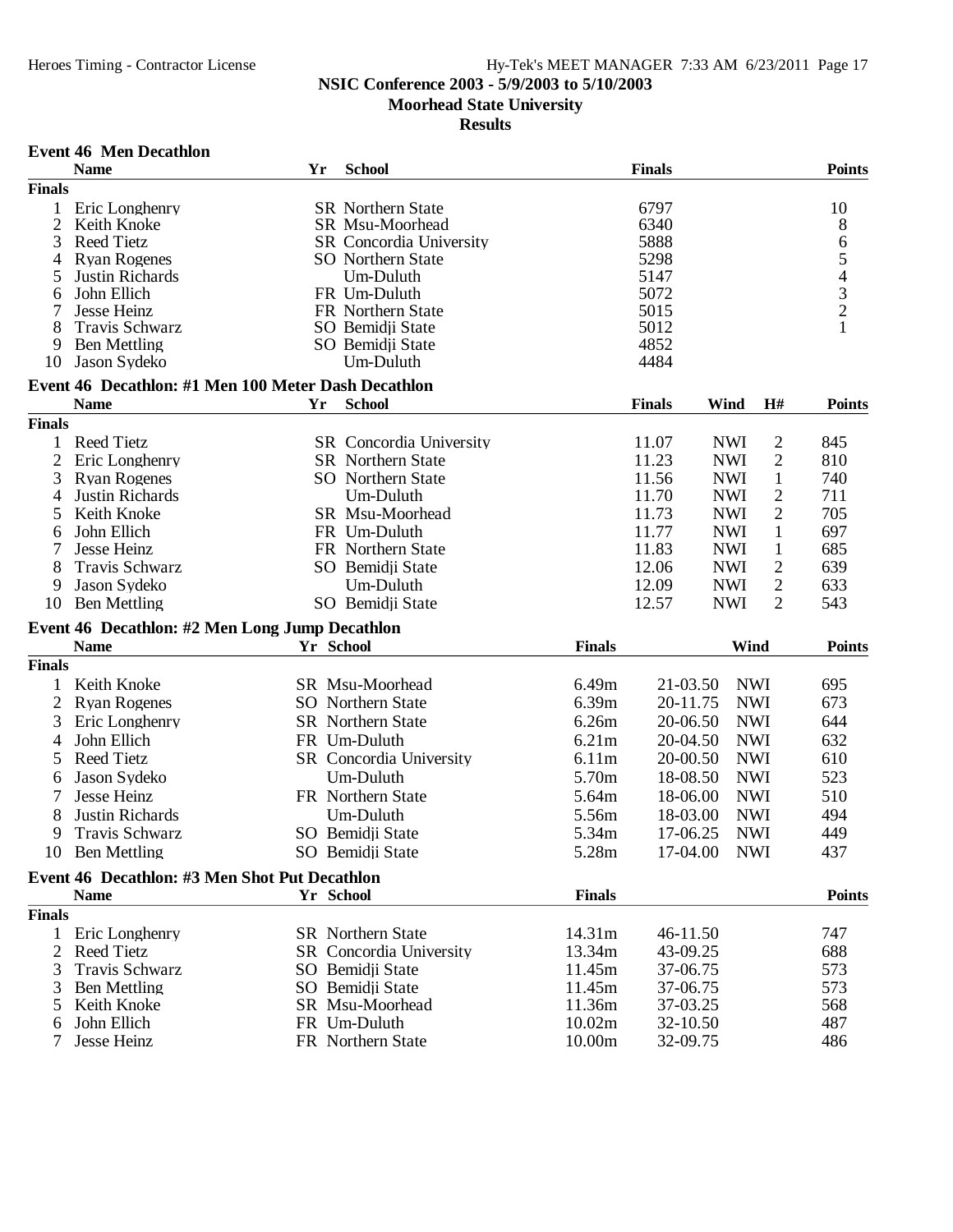**Moorhead State University**

| <b>Finals</b><br><b>Points</b><br><b>Name</b><br>Yr School<br>9.83m<br>8<br>Justin Richards<br>32-03.00<br>475<br>Um-Duluth<br>Jason Sydeko<br>Um-Duluth<br>9.43 <sub>m</sub><br>30-11.25<br>451<br>9<br>8.52m<br>397<br><b>Ryan Rogenes</b><br><b>SO</b> Northern State<br>27-11.50<br>10<br>Event 46 Decathlon: #4 Men High Jump Decathlon<br><b>Finals</b><br><b>Name</b><br>Yr School<br><b>Points</b><br><b>Finals</b><br>1.93m<br>6-04.00<br>740<br>Jason Sydeko<br>Um-Duluth<br>1<br>1.93m<br>1<br>$6 - 04.00$<br>740<br>Jesse Heinz<br>FR Northern State<br>3<br>Keith Knoke<br>1.90m<br>6-02.75<br>714<br>SR Msu-Moorhead<br>3<br>1.90m<br>6-02.75<br>714<br><b>Travis Schwarz</b><br>SO Bemidji State<br>1.87m<br>687<br>SR Northern State<br>5<br>Eric Longhenry<br>6-01.50<br>1.87m<br>687<br>5<br>John Ellich<br>FR Um-Duluth<br>6-01.50<br>1.78m<br>Justin Richards<br>Um-Duluth<br>$5 - 10.00$<br>610<br>SO Northern State<br>1.78m<br>610<br><b>Ryan Rogenes</b><br>$5 - 10.00$<br>585<br><b>Ben Mettling</b><br>1.75m<br>5-08.75<br>9<br>SO Bemidii State<br>1.75m<br>585<br><b>Reed Tietz</b><br>5-08.75<br>9<br>SR Concordia University<br>Event 46 Decathlon: #5 Men 400 Meter Dash Decathlon<br>H#<br><b>Points</b><br><b>Name</b><br>Yr<br><b>School</b><br><b>Finals</b><br><b>Finals</b><br>$\overline{c}$<br>792<br>Eric Longhenry<br><b>SR</b> Northern State<br>50.49<br>1<br>$\sqrt{2}$<br>$\overline{2}$<br>52.90<br><b>SO</b> Northern State<br>686<br><b>Ryan Rogenes</b><br>$\overline{c}$<br>3<br>53.40<br><b>Reed Tietz</b><br>SR Concordia University<br>665<br>$\overline{2}$<br>Keith Knoke<br>SR Msu-Moorhead<br>53.77<br>649<br>4<br>John Ellich<br>FR Um-Duluth<br>54.31<br>1<br>627<br>5<br>$\overline{c}$<br>Justin Richards<br>Um-Duluth<br>54.54<br>617<br>6<br>$\mathbf{1}$<br>596<br>55.08<br>Travis Schwarz<br>SO Bemidji State<br>$\overline{c}$<br>8<br>Jesse Heinz<br>56.31<br>547<br>FR Northern State<br>56.95<br>1<br>523<br>Jason Sydeko<br>Um-Duluth<br>9<br>2<br><b>Ben Mettling</b><br>SO Bemidji State<br>429<br>10<br>59.55<br>Event 46 Decathlon: #6 Men 110 Meter Hurdles Decathlon<br><b>Name</b><br>Yr<br><b>School</b><br><b>Finals</b><br>Wind<br>H#<br><b>Points</b><br><b>Finals</b><br>Eric Longhenry<br>SR Northern State<br>15.09<br><b>NWI</b><br>2<br>839<br>1<br>2<br>Keith Knoke<br>SR Msu-Moorhead<br>$\overline{c}$<br>15.78<br><b>NWI</b><br>758<br>$\overline{2}$<br>SO Northern State<br>16.01<br><b>NWI</b><br>732<br>3<br><b>Ryan Rogenes</b><br>$\mathfrak{2}$<br><b>NWI</b><br>714<br>4 Reed Tietz<br>SR Concordia University<br>16.17<br><b>NWI</b><br>Justin Richards<br>17.25<br>$\overline{2}$<br>598<br>5<br>Um-Duluth<br>SO Bemidji State<br><b>NWI</b><br>563<br><b>Ben Mettling</b><br>17.60<br>1<br>6<br>Jesse Heinz<br>FR Northern State<br>17.81<br><b>NWI</b><br>543<br>2<br>Jason Sydeko<br>Um-Duluth<br>18.60<br><b>NWI</b><br>468<br>1<br>Travis Schwarz<br><b>NWI</b><br>SO Bemidji State<br>18.73<br>456<br>2<br>9<br>John Ellich<br>FR Um-Duluth<br><b>NWI</b><br>378<br>19.64<br>1<br>10<br>Event 46 Decathlon: #7 Men Discus Throw Decathlon<br><b>Finals</b><br><b>Points</b><br><b>Name</b><br>Yr School<br><b>Finals</b><br>SR Msu-Moorhead<br>41.26m<br>135-04<br>Keith Knoke<br>690<br>1<br>38.43m<br><b>Ben Mettling</b><br>SO Bemidji State<br>126-01<br>633<br>2 | Finals  (Event 46 Decathlon: #3 Men Shot Put Decathlon) |  |  |  |  |
|---------------------------------------------------------------------------------------------------------------------------------------------------------------------------------------------------------------------------------------------------------------------------------------------------------------------------------------------------------------------------------------------------------------------------------------------------------------------------------------------------------------------------------------------------------------------------------------------------------------------------------------------------------------------------------------------------------------------------------------------------------------------------------------------------------------------------------------------------------------------------------------------------------------------------------------------------------------------------------------------------------------------------------------------------------------------------------------------------------------------------------------------------------------------------------------------------------------------------------------------------------------------------------------------------------------------------------------------------------------------------------------------------------------------------------------------------------------------------------------------------------------------------------------------------------------------------------------------------------------------------------------------------------------------------------------------------------------------------------------------------------------------------------------------------------------------------------------------------------------------------------------------------------------------------------------------------------------------------------------------------------------------------------------------------------------------------------------------------------------------------------------------------------------------------------------------------------------------------------------------------------------------------------------------------------------------------------------------------------------------------------------------------------------------------------------------------------------------------------------------------------------------------------------------------------------------------------------------------------------------------------------------------------------------------------------------------------------------------------------------------------------------------------------------------------------------------------------------------------------------------------------------------------------------------------------------------------------------------------------------------------------------------------------------------------------------------------------------------------------------------------------------------------------------------------------------------------------------------------------------------------------------------------------------------------------------------------------------------------------------------------|---------------------------------------------------------|--|--|--|--|
|                                                                                                                                                                                                                                                                                                                                                                                                                                                                                                                                                                                                                                                                                                                                                                                                                                                                                                                                                                                                                                                                                                                                                                                                                                                                                                                                                                                                                                                                                                                                                                                                                                                                                                                                                                                                                                                                                                                                                                                                                                                                                                                                                                                                                                                                                                                                                                                                                                                                                                                                                                                                                                                                                                                                                                                                                                                                                                                                                                                                                                                                                                                                                                                                                                                                                                                                                                                 |                                                         |  |  |  |  |
|                                                                                                                                                                                                                                                                                                                                                                                                                                                                                                                                                                                                                                                                                                                                                                                                                                                                                                                                                                                                                                                                                                                                                                                                                                                                                                                                                                                                                                                                                                                                                                                                                                                                                                                                                                                                                                                                                                                                                                                                                                                                                                                                                                                                                                                                                                                                                                                                                                                                                                                                                                                                                                                                                                                                                                                                                                                                                                                                                                                                                                                                                                                                                                                                                                                                                                                                                                                 |                                                         |  |  |  |  |
|                                                                                                                                                                                                                                                                                                                                                                                                                                                                                                                                                                                                                                                                                                                                                                                                                                                                                                                                                                                                                                                                                                                                                                                                                                                                                                                                                                                                                                                                                                                                                                                                                                                                                                                                                                                                                                                                                                                                                                                                                                                                                                                                                                                                                                                                                                                                                                                                                                                                                                                                                                                                                                                                                                                                                                                                                                                                                                                                                                                                                                                                                                                                                                                                                                                                                                                                                                                 |                                                         |  |  |  |  |
|                                                                                                                                                                                                                                                                                                                                                                                                                                                                                                                                                                                                                                                                                                                                                                                                                                                                                                                                                                                                                                                                                                                                                                                                                                                                                                                                                                                                                                                                                                                                                                                                                                                                                                                                                                                                                                                                                                                                                                                                                                                                                                                                                                                                                                                                                                                                                                                                                                                                                                                                                                                                                                                                                                                                                                                                                                                                                                                                                                                                                                                                                                                                                                                                                                                                                                                                                                                 |                                                         |  |  |  |  |
|                                                                                                                                                                                                                                                                                                                                                                                                                                                                                                                                                                                                                                                                                                                                                                                                                                                                                                                                                                                                                                                                                                                                                                                                                                                                                                                                                                                                                                                                                                                                                                                                                                                                                                                                                                                                                                                                                                                                                                                                                                                                                                                                                                                                                                                                                                                                                                                                                                                                                                                                                                                                                                                                                                                                                                                                                                                                                                                                                                                                                                                                                                                                                                                                                                                                                                                                                                                 |                                                         |  |  |  |  |
|                                                                                                                                                                                                                                                                                                                                                                                                                                                                                                                                                                                                                                                                                                                                                                                                                                                                                                                                                                                                                                                                                                                                                                                                                                                                                                                                                                                                                                                                                                                                                                                                                                                                                                                                                                                                                                                                                                                                                                                                                                                                                                                                                                                                                                                                                                                                                                                                                                                                                                                                                                                                                                                                                                                                                                                                                                                                                                                                                                                                                                                                                                                                                                                                                                                                                                                                                                                 |                                                         |  |  |  |  |
|                                                                                                                                                                                                                                                                                                                                                                                                                                                                                                                                                                                                                                                                                                                                                                                                                                                                                                                                                                                                                                                                                                                                                                                                                                                                                                                                                                                                                                                                                                                                                                                                                                                                                                                                                                                                                                                                                                                                                                                                                                                                                                                                                                                                                                                                                                                                                                                                                                                                                                                                                                                                                                                                                                                                                                                                                                                                                                                                                                                                                                                                                                                                                                                                                                                                                                                                                                                 |                                                         |  |  |  |  |
|                                                                                                                                                                                                                                                                                                                                                                                                                                                                                                                                                                                                                                                                                                                                                                                                                                                                                                                                                                                                                                                                                                                                                                                                                                                                                                                                                                                                                                                                                                                                                                                                                                                                                                                                                                                                                                                                                                                                                                                                                                                                                                                                                                                                                                                                                                                                                                                                                                                                                                                                                                                                                                                                                                                                                                                                                                                                                                                                                                                                                                                                                                                                                                                                                                                                                                                                                                                 |                                                         |  |  |  |  |
|                                                                                                                                                                                                                                                                                                                                                                                                                                                                                                                                                                                                                                                                                                                                                                                                                                                                                                                                                                                                                                                                                                                                                                                                                                                                                                                                                                                                                                                                                                                                                                                                                                                                                                                                                                                                                                                                                                                                                                                                                                                                                                                                                                                                                                                                                                                                                                                                                                                                                                                                                                                                                                                                                                                                                                                                                                                                                                                                                                                                                                                                                                                                                                                                                                                                                                                                                                                 |                                                         |  |  |  |  |
|                                                                                                                                                                                                                                                                                                                                                                                                                                                                                                                                                                                                                                                                                                                                                                                                                                                                                                                                                                                                                                                                                                                                                                                                                                                                                                                                                                                                                                                                                                                                                                                                                                                                                                                                                                                                                                                                                                                                                                                                                                                                                                                                                                                                                                                                                                                                                                                                                                                                                                                                                                                                                                                                                                                                                                                                                                                                                                                                                                                                                                                                                                                                                                                                                                                                                                                                                                                 |                                                         |  |  |  |  |
|                                                                                                                                                                                                                                                                                                                                                                                                                                                                                                                                                                                                                                                                                                                                                                                                                                                                                                                                                                                                                                                                                                                                                                                                                                                                                                                                                                                                                                                                                                                                                                                                                                                                                                                                                                                                                                                                                                                                                                                                                                                                                                                                                                                                                                                                                                                                                                                                                                                                                                                                                                                                                                                                                                                                                                                                                                                                                                                                                                                                                                                                                                                                                                                                                                                                                                                                                                                 |                                                         |  |  |  |  |
|                                                                                                                                                                                                                                                                                                                                                                                                                                                                                                                                                                                                                                                                                                                                                                                                                                                                                                                                                                                                                                                                                                                                                                                                                                                                                                                                                                                                                                                                                                                                                                                                                                                                                                                                                                                                                                                                                                                                                                                                                                                                                                                                                                                                                                                                                                                                                                                                                                                                                                                                                                                                                                                                                                                                                                                                                                                                                                                                                                                                                                                                                                                                                                                                                                                                                                                                                                                 |                                                         |  |  |  |  |
|                                                                                                                                                                                                                                                                                                                                                                                                                                                                                                                                                                                                                                                                                                                                                                                                                                                                                                                                                                                                                                                                                                                                                                                                                                                                                                                                                                                                                                                                                                                                                                                                                                                                                                                                                                                                                                                                                                                                                                                                                                                                                                                                                                                                                                                                                                                                                                                                                                                                                                                                                                                                                                                                                                                                                                                                                                                                                                                                                                                                                                                                                                                                                                                                                                                                                                                                                                                 |                                                         |  |  |  |  |
|                                                                                                                                                                                                                                                                                                                                                                                                                                                                                                                                                                                                                                                                                                                                                                                                                                                                                                                                                                                                                                                                                                                                                                                                                                                                                                                                                                                                                                                                                                                                                                                                                                                                                                                                                                                                                                                                                                                                                                                                                                                                                                                                                                                                                                                                                                                                                                                                                                                                                                                                                                                                                                                                                                                                                                                                                                                                                                                                                                                                                                                                                                                                                                                                                                                                                                                                                                                 |                                                         |  |  |  |  |
|                                                                                                                                                                                                                                                                                                                                                                                                                                                                                                                                                                                                                                                                                                                                                                                                                                                                                                                                                                                                                                                                                                                                                                                                                                                                                                                                                                                                                                                                                                                                                                                                                                                                                                                                                                                                                                                                                                                                                                                                                                                                                                                                                                                                                                                                                                                                                                                                                                                                                                                                                                                                                                                                                                                                                                                                                                                                                                                                                                                                                                                                                                                                                                                                                                                                                                                                                                                 |                                                         |  |  |  |  |
|                                                                                                                                                                                                                                                                                                                                                                                                                                                                                                                                                                                                                                                                                                                                                                                                                                                                                                                                                                                                                                                                                                                                                                                                                                                                                                                                                                                                                                                                                                                                                                                                                                                                                                                                                                                                                                                                                                                                                                                                                                                                                                                                                                                                                                                                                                                                                                                                                                                                                                                                                                                                                                                                                                                                                                                                                                                                                                                                                                                                                                                                                                                                                                                                                                                                                                                                                                                 |                                                         |  |  |  |  |
|                                                                                                                                                                                                                                                                                                                                                                                                                                                                                                                                                                                                                                                                                                                                                                                                                                                                                                                                                                                                                                                                                                                                                                                                                                                                                                                                                                                                                                                                                                                                                                                                                                                                                                                                                                                                                                                                                                                                                                                                                                                                                                                                                                                                                                                                                                                                                                                                                                                                                                                                                                                                                                                                                                                                                                                                                                                                                                                                                                                                                                                                                                                                                                                                                                                                                                                                                                                 |                                                         |  |  |  |  |
|                                                                                                                                                                                                                                                                                                                                                                                                                                                                                                                                                                                                                                                                                                                                                                                                                                                                                                                                                                                                                                                                                                                                                                                                                                                                                                                                                                                                                                                                                                                                                                                                                                                                                                                                                                                                                                                                                                                                                                                                                                                                                                                                                                                                                                                                                                                                                                                                                                                                                                                                                                                                                                                                                                                                                                                                                                                                                                                                                                                                                                                                                                                                                                                                                                                                                                                                                                                 |                                                         |  |  |  |  |
|                                                                                                                                                                                                                                                                                                                                                                                                                                                                                                                                                                                                                                                                                                                                                                                                                                                                                                                                                                                                                                                                                                                                                                                                                                                                                                                                                                                                                                                                                                                                                                                                                                                                                                                                                                                                                                                                                                                                                                                                                                                                                                                                                                                                                                                                                                                                                                                                                                                                                                                                                                                                                                                                                                                                                                                                                                                                                                                                                                                                                                                                                                                                                                                                                                                                                                                                                                                 |                                                         |  |  |  |  |
|                                                                                                                                                                                                                                                                                                                                                                                                                                                                                                                                                                                                                                                                                                                                                                                                                                                                                                                                                                                                                                                                                                                                                                                                                                                                                                                                                                                                                                                                                                                                                                                                                                                                                                                                                                                                                                                                                                                                                                                                                                                                                                                                                                                                                                                                                                                                                                                                                                                                                                                                                                                                                                                                                                                                                                                                                                                                                                                                                                                                                                                                                                                                                                                                                                                                                                                                                                                 |                                                         |  |  |  |  |
|                                                                                                                                                                                                                                                                                                                                                                                                                                                                                                                                                                                                                                                                                                                                                                                                                                                                                                                                                                                                                                                                                                                                                                                                                                                                                                                                                                                                                                                                                                                                                                                                                                                                                                                                                                                                                                                                                                                                                                                                                                                                                                                                                                                                                                                                                                                                                                                                                                                                                                                                                                                                                                                                                                                                                                                                                                                                                                                                                                                                                                                                                                                                                                                                                                                                                                                                                                                 |                                                         |  |  |  |  |
|                                                                                                                                                                                                                                                                                                                                                                                                                                                                                                                                                                                                                                                                                                                                                                                                                                                                                                                                                                                                                                                                                                                                                                                                                                                                                                                                                                                                                                                                                                                                                                                                                                                                                                                                                                                                                                                                                                                                                                                                                                                                                                                                                                                                                                                                                                                                                                                                                                                                                                                                                                                                                                                                                                                                                                                                                                                                                                                                                                                                                                                                                                                                                                                                                                                                                                                                                                                 |                                                         |  |  |  |  |
|                                                                                                                                                                                                                                                                                                                                                                                                                                                                                                                                                                                                                                                                                                                                                                                                                                                                                                                                                                                                                                                                                                                                                                                                                                                                                                                                                                                                                                                                                                                                                                                                                                                                                                                                                                                                                                                                                                                                                                                                                                                                                                                                                                                                                                                                                                                                                                                                                                                                                                                                                                                                                                                                                                                                                                                                                                                                                                                                                                                                                                                                                                                                                                                                                                                                                                                                                                                 |                                                         |  |  |  |  |
|                                                                                                                                                                                                                                                                                                                                                                                                                                                                                                                                                                                                                                                                                                                                                                                                                                                                                                                                                                                                                                                                                                                                                                                                                                                                                                                                                                                                                                                                                                                                                                                                                                                                                                                                                                                                                                                                                                                                                                                                                                                                                                                                                                                                                                                                                                                                                                                                                                                                                                                                                                                                                                                                                                                                                                                                                                                                                                                                                                                                                                                                                                                                                                                                                                                                                                                                                                                 |                                                         |  |  |  |  |
|                                                                                                                                                                                                                                                                                                                                                                                                                                                                                                                                                                                                                                                                                                                                                                                                                                                                                                                                                                                                                                                                                                                                                                                                                                                                                                                                                                                                                                                                                                                                                                                                                                                                                                                                                                                                                                                                                                                                                                                                                                                                                                                                                                                                                                                                                                                                                                                                                                                                                                                                                                                                                                                                                                                                                                                                                                                                                                                                                                                                                                                                                                                                                                                                                                                                                                                                                                                 |                                                         |  |  |  |  |
|                                                                                                                                                                                                                                                                                                                                                                                                                                                                                                                                                                                                                                                                                                                                                                                                                                                                                                                                                                                                                                                                                                                                                                                                                                                                                                                                                                                                                                                                                                                                                                                                                                                                                                                                                                                                                                                                                                                                                                                                                                                                                                                                                                                                                                                                                                                                                                                                                                                                                                                                                                                                                                                                                                                                                                                                                                                                                                                                                                                                                                                                                                                                                                                                                                                                                                                                                                                 |                                                         |  |  |  |  |
|                                                                                                                                                                                                                                                                                                                                                                                                                                                                                                                                                                                                                                                                                                                                                                                                                                                                                                                                                                                                                                                                                                                                                                                                                                                                                                                                                                                                                                                                                                                                                                                                                                                                                                                                                                                                                                                                                                                                                                                                                                                                                                                                                                                                                                                                                                                                                                                                                                                                                                                                                                                                                                                                                                                                                                                                                                                                                                                                                                                                                                                                                                                                                                                                                                                                                                                                                                                 |                                                         |  |  |  |  |
|                                                                                                                                                                                                                                                                                                                                                                                                                                                                                                                                                                                                                                                                                                                                                                                                                                                                                                                                                                                                                                                                                                                                                                                                                                                                                                                                                                                                                                                                                                                                                                                                                                                                                                                                                                                                                                                                                                                                                                                                                                                                                                                                                                                                                                                                                                                                                                                                                                                                                                                                                                                                                                                                                                                                                                                                                                                                                                                                                                                                                                                                                                                                                                                                                                                                                                                                                                                 |                                                         |  |  |  |  |
|                                                                                                                                                                                                                                                                                                                                                                                                                                                                                                                                                                                                                                                                                                                                                                                                                                                                                                                                                                                                                                                                                                                                                                                                                                                                                                                                                                                                                                                                                                                                                                                                                                                                                                                                                                                                                                                                                                                                                                                                                                                                                                                                                                                                                                                                                                                                                                                                                                                                                                                                                                                                                                                                                                                                                                                                                                                                                                                                                                                                                                                                                                                                                                                                                                                                                                                                                                                 |                                                         |  |  |  |  |
|                                                                                                                                                                                                                                                                                                                                                                                                                                                                                                                                                                                                                                                                                                                                                                                                                                                                                                                                                                                                                                                                                                                                                                                                                                                                                                                                                                                                                                                                                                                                                                                                                                                                                                                                                                                                                                                                                                                                                                                                                                                                                                                                                                                                                                                                                                                                                                                                                                                                                                                                                                                                                                                                                                                                                                                                                                                                                                                                                                                                                                                                                                                                                                                                                                                                                                                                                                                 |                                                         |  |  |  |  |
|                                                                                                                                                                                                                                                                                                                                                                                                                                                                                                                                                                                                                                                                                                                                                                                                                                                                                                                                                                                                                                                                                                                                                                                                                                                                                                                                                                                                                                                                                                                                                                                                                                                                                                                                                                                                                                                                                                                                                                                                                                                                                                                                                                                                                                                                                                                                                                                                                                                                                                                                                                                                                                                                                                                                                                                                                                                                                                                                                                                                                                                                                                                                                                                                                                                                                                                                                                                 |                                                         |  |  |  |  |
|                                                                                                                                                                                                                                                                                                                                                                                                                                                                                                                                                                                                                                                                                                                                                                                                                                                                                                                                                                                                                                                                                                                                                                                                                                                                                                                                                                                                                                                                                                                                                                                                                                                                                                                                                                                                                                                                                                                                                                                                                                                                                                                                                                                                                                                                                                                                                                                                                                                                                                                                                                                                                                                                                                                                                                                                                                                                                                                                                                                                                                                                                                                                                                                                                                                                                                                                                                                 |                                                         |  |  |  |  |
|                                                                                                                                                                                                                                                                                                                                                                                                                                                                                                                                                                                                                                                                                                                                                                                                                                                                                                                                                                                                                                                                                                                                                                                                                                                                                                                                                                                                                                                                                                                                                                                                                                                                                                                                                                                                                                                                                                                                                                                                                                                                                                                                                                                                                                                                                                                                                                                                                                                                                                                                                                                                                                                                                                                                                                                                                                                                                                                                                                                                                                                                                                                                                                                                                                                                                                                                                                                 |                                                         |  |  |  |  |
|                                                                                                                                                                                                                                                                                                                                                                                                                                                                                                                                                                                                                                                                                                                                                                                                                                                                                                                                                                                                                                                                                                                                                                                                                                                                                                                                                                                                                                                                                                                                                                                                                                                                                                                                                                                                                                                                                                                                                                                                                                                                                                                                                                                                                                                                                                                                                                                                                                                                                                                                                                                                                                                                                                                                                                                                                                                                                                                                                                                                                                                                                                                                                                                                                                                                                                                                                                                 |                                                         |  |  |  |  |
|                                                                                                                                                                                                                                                                                                                                                                                                                                                                                                                                                                                                                                                                                                                                                                                                                                                                                                                                                                                                                                                                                                                                                                                                                                                                                                                                                                                                                                                                                                                                                                                                                                                                                                                                                                                                                                                                                                                                                                                                                                                                                                                                                                                                                                                                                                                                                                                                                                                                                                                                                                                                                                                                                                                                                                                                                                                                                                                                                                                                                                                                                                                                                                                                                                                                                                                                                                                 |                                                         |  |  |  |  |
|                                                                                                                                                                                                                                                                                                                                                                                                                                                                                                                                                                                                                                                                                                                                                                                                                                                                                                                                                                                                                                                                                                                                                                                                                                                                                                                                                                                                                                                                                                                                                                                                                                                                                                                                                                                                                                                                                                                                                                                                                                                                                                                                                                                                                                                                                                                                                                                                                                                                                                                                                                                                                                                                                                                                                                                                                                                                                                                                                                                                                                                                                                                                                                                                                                                                                                                                                                                 |                                                         |  |  |  |  |
|                                                                                                                                                                                                                                                                                                                                                                                                                                                                                                                                                                                                                                                                                                                                                                                                                                                                                                                                                                                                                                                                                                                                                                                                                                                                                                                                                                                                                                                                                                                                                                                                                                                                                                                                                                                                                                                                                                                                                                                                                                                                                                                                                                                                                                                                                                                                                                                                                                                                                                                                                                                                                                                                                                                                                                                                                                                                                                                                                                                                                                                                                                                                                                                                                                                                                                                                                                                 |                                                         |  |  |  |  |
|                                                                                                                                                                                                                                                                                                                                                                                                                                                                                                                                                                                                                                                                                                                                                                                                                                                                                                                                                                                                                                                                                                                                                                                                                                                                                                                                                                                                                                                                                                                                                                                                                                                                                                                                                                                                                                                                                                                                                                                                                                                                                                                                                                                                                                                                                                                                                                                                                                                                                                                                                                                                                                                                                                                                                                                                                                                                                                                                                                                                                                                                                                                                                                                                                                                                                                                                                                                 |                                                         |  |  |  |  |
|                                                                                                                                                                                                                                                                                                                                                                                                                                                                                                                                                                                                                                                                                                                                                                                                                                                                                                                                                                                                                                                                                                                                                                                                                                                                                                                                                                                                                                                                                                                                                                                                                                                                                                                                                                                                                                                                                                                                                                                                                                                                                                                                                                                                                                                                                                                                                                                                                                                                                                                                                                                                                                                                                                                                                                                                                                                                                                                                                                                                                                                                                                                                                                                                                                                                                                                                                                                 |                                                         |  |  |  |  |
|                                                                                                                                                                                                                                                                                                                                                                                                                                                                                                                                                                                                                                                                                                                                                                                                                                                                                                                                                                                                                                                                                                                                                                                                                                                                                                                                                                                                                                                                                                                                                                                                                                                                                                                                                                                                                                                                                                                                                                                                                                                                                                                                                                                                                                                                                                                                                                                                                                                                                                                                                                                                                                                                                                                                                                                                                                                                                                                                                                                                                                                                                                                                                                                                                                                                                                                                                                                 |                                                         |  |  |  |  |
|                                                                                                                                                                                                                                                                                                                                                                                                                                                                                                                                                                                                                                                                                                                                                                                                                                                                                                                                                                                                                                                                                                                                                                                                                                                                                                                                                                                                                                                                                                                                                                                                                                                                                                                                                                                                                                                                                                                                                                                                                                                                                                                                                                                                                                                                                                                                                                                                                                                                                                                                                                                                                                                                                                                                                                                                                                                                                                                                                                                                                                                                                                                                                                                                                                                                                                                                                                                 |                                                         |  |  |  |  |
|                                                                                                                                                                                                                                                                                                                                                                                                                                                                                                                                                                                                                                                                                                                                                                                                                                                                                                                                                                                                                                                                                                                                                                                                                                                                                                                                                                                                                                                                                                                                                                                                                                                                                                                                                                                                                                                                                                                                                                                                                                                                                                                                                                                                                                                                                                                                                                                                                                                                                                                                                                                                                                                                                                                                                                                                                                                                                                                                                                                                                                                                                                                                                                                                                                                                                                                                                                                 |                                                         |  |  |  |  |
|                                                                                                                                                                                                                                                                                                                                                                                                                                                                                                                                                                                                                                                                                                                                                                                                                                                                                                                                                                                                                                                                                                                                                                                                                                                                                                                                                                                                                                                                                                                                                                                                                                                                                                                                                                                                                                                                                                                                                                                                                                                                                                                                                                                                                                                                                                                                                                                                                                                                                                                                                                                                                                                                                                                                                                                                                                                                                                                                                                                                                                                                                                                                                                                                                                                                                                                                                                                 |                                                         |  |  |  |  |
|                                                                                                                                                                                                                                                                                                                                                                                                                                                                                                                                                                                                                                                                                                                                                                                                                                                                                                                                                                                                                                                                                                                                                                                                                                                                                                                                                                                                                                                                                                                                                                                                                                                                                                                                                                                                                                                                                                                                                                                                                                                                                                                                                                                                                                                                                                                                                                                                                                                                                                                                                                                                                                                                                                                                                                                                                                                                                                                                                                                                                                                                                                                                                                                                                                                                                                                                                                                 |                                                         |  |  |  |  |
|                                                                                                                                                                                                                                                                                                                                                                                                                                                                                                                                                                                                                                                                                                                                                                                                                                                                                                                                                                                                                                                                                                                                                                                                                                                                                                                                                                                                                                                                                                                                                                                                                                                                                                                                                                                                                                                                                                                                                                                                                                                                                                                                                                                                                                                                                                                                                                                                                                                                                                                                                                                                                                                                                                                                                                                                                                                                                                                                                                                                                                                                                                                                                                                                                                                                                                                                                                                 |                                                         |  |  |  |  |
|                                                                                                                                                                                                                                                                                                                                                                                                                                                                                                                                                                                                                                                                                                                                                                                                                                                                                                                                                                                                                                                                                                                                                                                                                                                                                                                                                                                                                                                                                                                                                                                                                                                                                                                                                                                                                                                                                                                                                                                                                                                                                                                                                                                                                                                                                                                                                                                                                                                                                                                                                                                                                                                                                                                                                                                                                                                                                                                                                                                                                                                                                                                                                                                                                                                                                                                                                                                 |                                                         |  |  |  |  |
|                                                                                                                                                                                                                                                                                                                                                                                                                                                                                                                                                                                                                                                                                                                                                                                                                                                                                                                                                                                                                                                                                                                                                                                                                                                                                                                                                                                                                                                                                                                                                                                                                                                                                                                                                                                                                                                                                                                                                                                                                                                                                                                                                                                                                                                                                                                                                                                                                                                                                                                                                                                                                                                                                                                                                                                                                                                                                                                                                                                                                                                                                                                                                                                                                                                                                                                                                                                 |                                                         |  |  |  |  |
|                                                                                                                                                                                                                                                                                                                                                                                                                                                                                                                                                                                                                                                                                                                                                                                                                                                                                                                                                                                                                                                                                                                                                                                                                                                                                                                                                                                                                                                                                                                                                                                                                                                                                                                                                                                                                                                                                                                                                                                                                                                                                                                                                                                                                                                                                                                                                                                                                                                                                                                                                                                                                                                                                                                                                                                                                                                                                                                                                                                                                                                                                                                                                                                                                                                                                                                                                                                 |                                                         |  |  |  |  |
|                                                                                                                                                                                                                                                                                                                                                                                                                                                                                                                                                                                                                                                                                                                                                                                                                                                                                                                                                                                                                                                                                                                                                                                                                                                                                                                                                                                                                                                                                                                                                                                                                                                                                                                                                                                                                                                                                                                                                                                                                                                                                                                                                                                                                                                                                                                                                                                                                                                                                                                                                                                                                                                                                                                                                                                                                                                                                                                                                                                                                                                                                                                                                                                                                                                                                                                                                                                 |                                                         |  |  |  |  |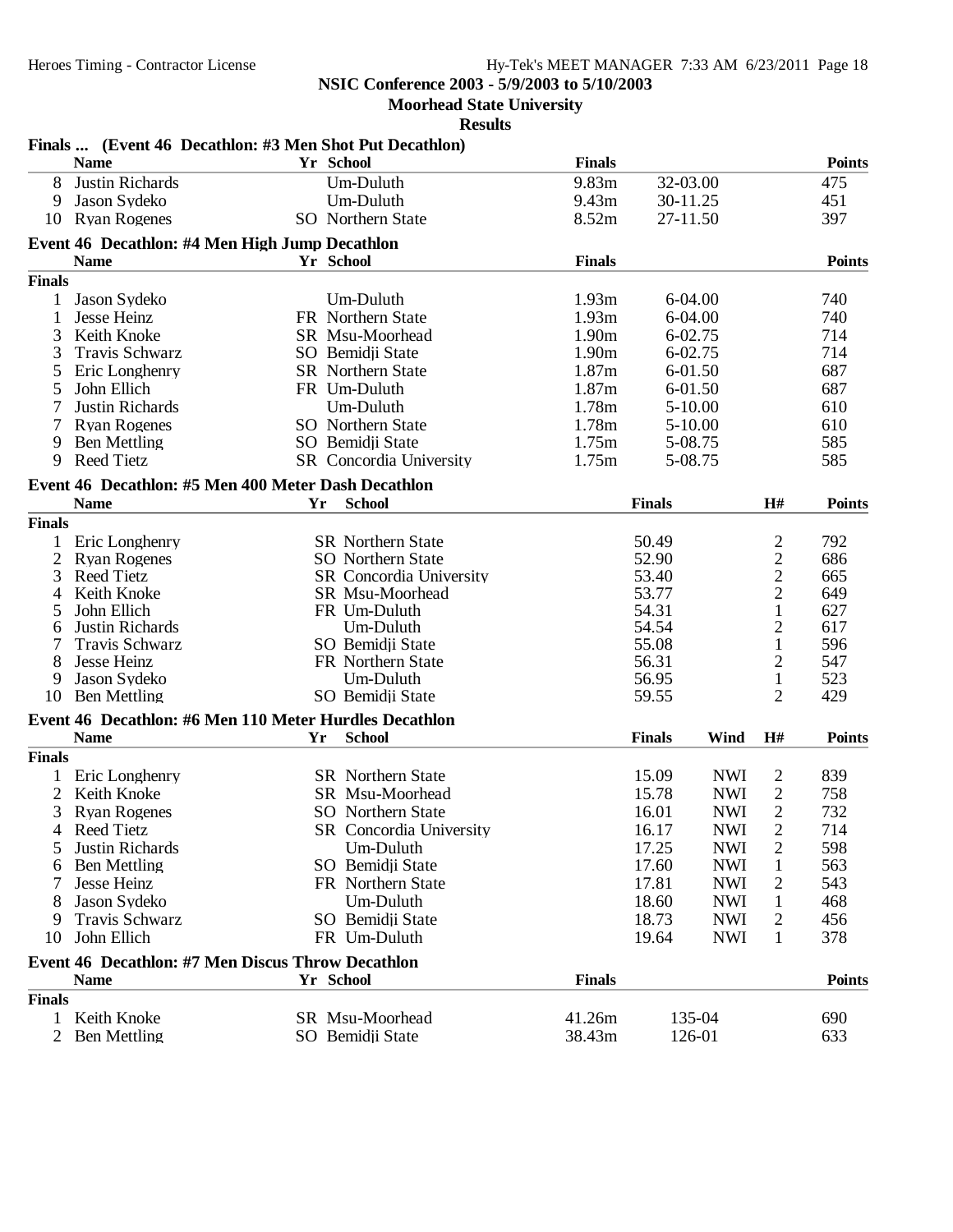# **NSIC Conference 2003 - 5/9/2003 to 5/10/2003**

**Moorhead State University**

|               |                                                        | Finals  (Event 46 Decathlon: #7 Men Discus Throw Decathlon) |                   |               |               |
|---------------|--------------------------------------------------------|-------------------------------------------------------------|-------------------|---------------|---------------|
|               | <b>Name</b>                                            | Yr School                                                   | <b>Finals</b>     |               | <b>Points</b> |
| 3             | Eric Longhenry                                         | <b>SR</b> Northern State                                    | 37.93m            | 124-05        | 623           |
| 4             | Travis Schwarz                                         | SO Bemidji State                                            | 29.28m            | 96-01         | 450           |
| 5             | <b>Reed Tietz</b>                                      | <b>SR</b> Concordia University                              | 27.52m            | $90 - 03$     | 416           |
| 6             | John Ellich                                            | FR Um-Duluth                                                | 26.86m            | 88-01         | 403           |
|               | Jesse Heinz                                            | FR Northern State                                           | 26.45m            | 86-09         | 395           |
| 8             | <b>Ryan Rogenes</b>                                    | SO Northern State                                           | 26.43m            | 86-08         | 395           |
| 9             | Jason Sydeko                                           | Um-Duluth                                                   | 21.80m            | 71-06         | 306           |
| 10            | <b>Justin Richards</b>                                 | Um-Duluth                                                   | 21.24m            | 69-08         | 295           |
|               | <b>Event 46 Decathlon: #8 Men Pole Vault Decathlon</b> |                                                             |                   |               |               |
|               | <b>Name</b>                                            | Yr School                                                   | <b>Finals</b>     |               | <b>Points</b> |
| <b>Finals</b> |                                                        |                                                             |                   |               |               |
|               |                                                        |                                                             |                   |               |               |
|               | 1 Keith Knoke                                          | SR Msu-Moorhead                                             | 4.30m             | 14-01.25      | 702           |
| 2             | Eric Longhenry                                         | <b>SR</b> Northern State                                    | 4.20m             | 13-09.25      | 673           |
| 3             | Justin Richards                                        | Um-Duluth                                                   | 2.90 <sub>m</sub> | 9-06.25       | 333           |
| 3             | <b>Ryan Rogenes</b>                                    | <b>SO</b> Northern State                                    | 2.90 <sub>m</sub> | 9-06.25       | 333           |
| 3             | <b>Reed Tietz</b>                                      | SR Concordia University                                     | 2.90 <sub>m</sub> | 9-06.25       | 333           |
| 3             | Jesse Heinz                                            | FR Northern State                                           | 2.90 <sub>m</sub> | $9 - 06.25$   | 333           |
|               | Travis Schwarz                                         | SO Bemidji State                                            | 2.60m             | 8-06.25       | 264           |
|               | <b>Ben Mettling</b>                                    | SO Bemidji State                                            | 2.60 <sub>m</sub> | 8-06.25       | 264           |
| 9             | John Ellich                                            | FR Um-Duluth                                                | 2.30 <sub>m</sub> | $7-06.50$     | 199           |
|               | Jason Sydeko                                           | Um-Duluth                                                   | <b>NH</b>         |               |               |
|               | Event 46 Decathlon: #9 Men Javelin Throw Decathlon     |                                                             |                   |               |               |
|               | <b>Name</b>                                            | Yr School                                                   | <b>Finals</b>     |               | <b>Points</b> |
|               |                                                        |                                                             |                   |               |               |
| <b>Finals</b> |                                                        |                                                             |                   |               |               |
|               | 1 Reed Tietz                                           | SR Concordia University                                     | 49.32m            | $161-10$      | 579           |
| 2             | Justin Richards                                        | Um-Duluth                                                   | 44.68m            | 146-07        | 510           |
| 3             | Keith Knoke                                            | SR Msu-Moorhead                                             | 41.39m            | 135-09        | 462           |
| 4             | John Ellich                                            | FR Um-Duluth                                                | 39.08m            | 128-02        | 429           |
| 5             | Eric Longhenry                                         | <b>SR</b> Northern State                                    | 38.02m            | 124-09        | 414           |
| 6             | <b>Ben Mettling</b>                                    | SO Bemidji State                                            | 36.44m            | 119-07        | 391           |
|               | Jason Sydeko                                           | Um-Duluth                                                   | 35.72m            | 117-02        | 380           |
| 8             | <b>Travis Schwarz</b>                                  | SO Bemidji State                                            | 31.90m            | 104-08        | 326           |
| 9             | Jesse Heinz                                            | FR Northern State                                           | 30.57m            | 100-03        | 307           |
| 10            | <b>Ryan Rogenes</b>                                    | SO Northern State                                           | 25.08m            | 82-03         | 231           |
|               | Event 46 Decathlon: #10 Men 1500 Meter Run Decathlon   |                                                             |                   |               |               |
|               | Name                                                   | Yr School                                                   |                   | <b>Finals</b> | <b>Points</b> |
| <b>Finals</b> |                                                        |                                                             |                   |               |               |
| 1             | Eric Longhenry                                         | SR Northern State                                           |                   | 4:58.53       | 568           |
| 2             | Travis Schwarz                                         | SO Bemidji State                                            |                   | 5:02.64       | 545           |
| 3             | John Ellich                                            | FR Um-Duluth                                                |                   | 5:04.74       | 533           |
| 4             | Justin Richards                                        | Um-Duluth                                                   |                   | 5:09.95       | 504           |
|               | <b>Ryan Rogenes</b>                                    | <b>SO</b> Northern State                                    |                   | 5:10.51       | 501           |
| 5             | Jesse Heinz                                            | FR Northern State                                           |                   | 5:16.35       | 469           |
| 6             | Jason Sydeko                                           | Um-Duluth                                                   |                   | 5:18.12       | 460           |
|               | <b>Reed Tietz</b>                                      | <b>SR</b> Concordia University                              |                   | 5:19.52       | 453           |
| 8<br>9        | <b>Ben Mettling</b>                                    | SO Bemidji State                                            |                   | 5:23.09       | 434           |
| 10            | Keith Knoke                                            | SR Msu-Moorhead                                             |                   | 5:30.40       | 397           |
|               |                                                        |                                                             |                   |               |               |